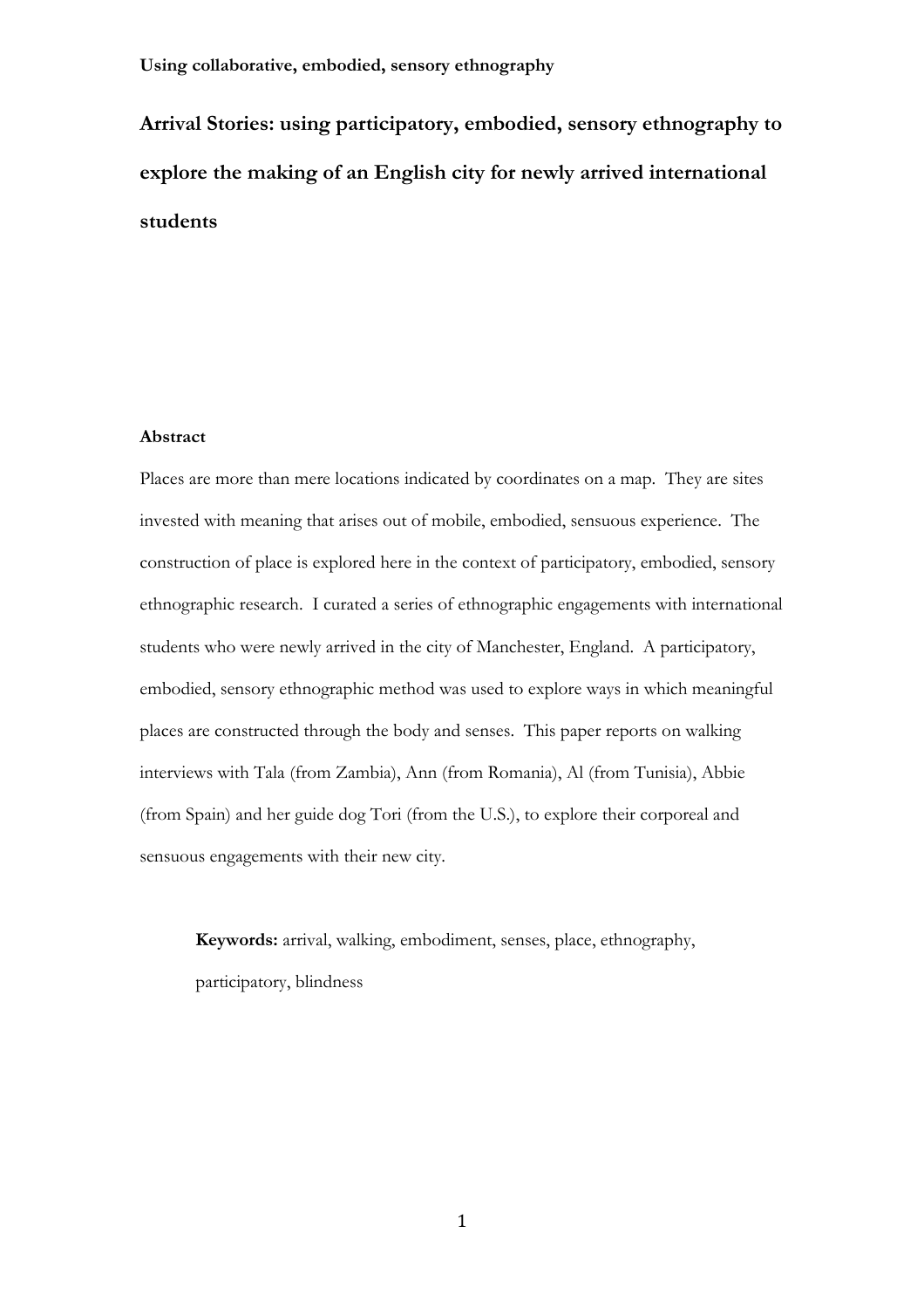#### **1. Introduction**

#### **1.1 The arrival context**

Ethnographic fieldwork typically features arrival stories. As Evans-Pritchard's irascible tone testifies in reporting his arrival in Nyasaland to begin work on his monograph *The Nuer* (1940), arrival can be a disorientating experience

When I landed at Yoahuang the catholic mission there showed me much kindness. I waited for nine days on the riverbank for the carriers I had been promised. Next day was devoted to erecting my tent and persuading the Nuer to remove my abode to the vicinity of the shade and water, which they refused to do.

(E. E. Evans-Pritchard, 1940:5)

In her essay *Fieldwork in common places*, Pratt (2010) reviews some notable forays into the arrival story genre, mainly selected from the anthropological archive. She remarks on how many ethnographers eschew discourses of scientific reportage in favour of more personal, descriptive narratives, when conveying their sense of (arriving in a) place. Such a descriptive tone is used here by Firth (1936) to open *We, The Tikopia*, revealing first sight of Polynesia

In the cool of the early morning, just before sunrise, the bow of the Southern Cross headed towards the eastern horizon, on which a tiny dark blue outline was faintly visible (1936:1)

This semi-poetic narrative can be traced further back, to the early travel literature of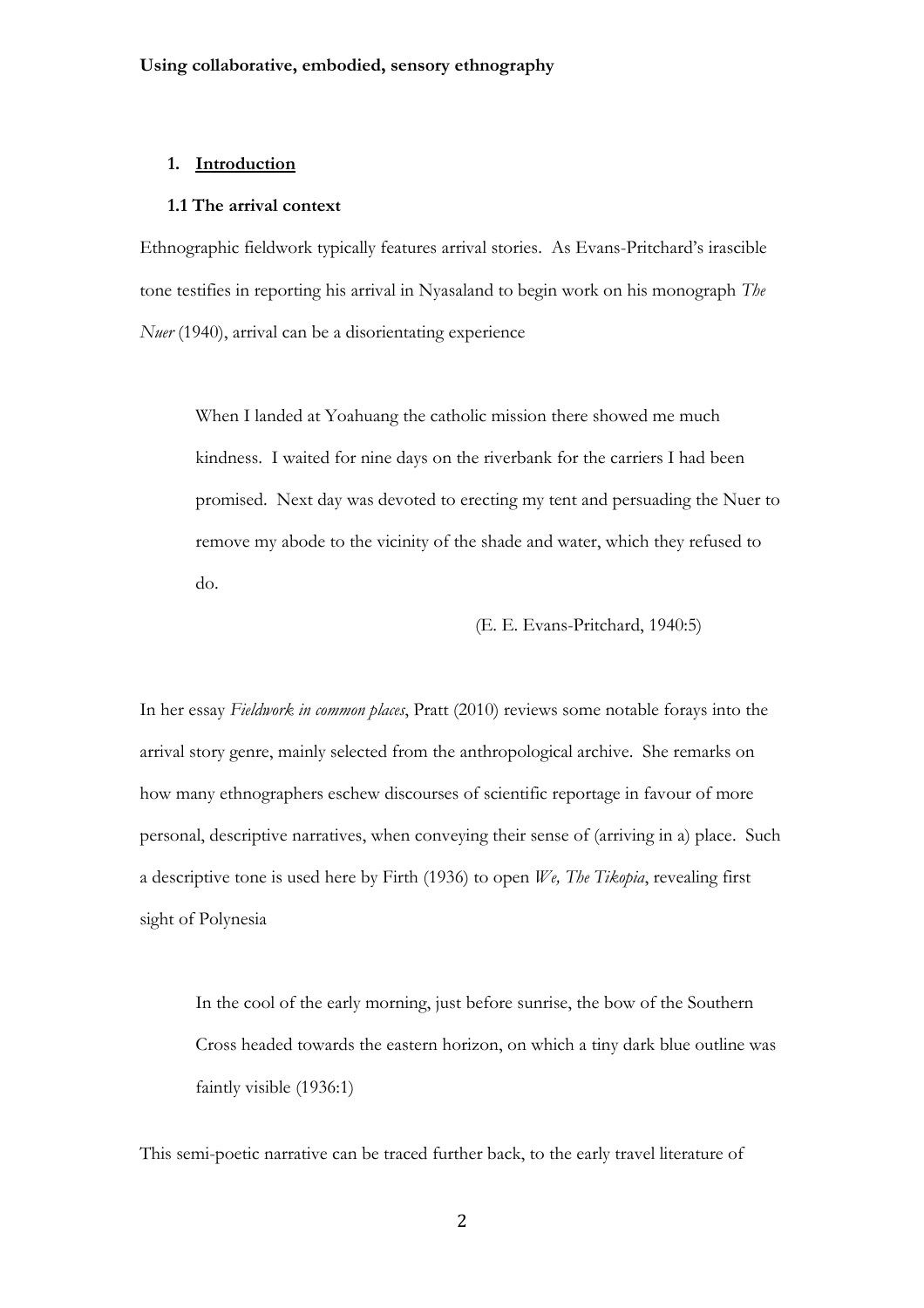Descriptive arrival narratives highlight the strangeness of novel places, exemplified here by Malinowski's first setting down in the Trobriand Islands

Imagine yourself suddenly set down surrounded by your gear, alone on a tropical beach close to a native village while the launch or dinghy, which has brought you, sails away out of sight (Malinowski, 1961:4)

Arrival though can be conceived of as more than just a physical act of getting somewhere new. It can also be an epistemological transition (Chawla, 2008). During the fieldwork that is presented in this paper, I found that doing justice to others' arrival stories demanded my own parallel arrival at alternate epistemological and methodological sites. I was obliged to develop an arrival story of my own. As a long-term resident of Manchester, as I worked alongside my participants, often physically walking alongside them, I traced routes from conventional ethnographic practice toward participatory, embodied, sensory ethnography (Pink, 2009).

For the international students whose stories are told here, sensory, embodied experiences of place reflect connections with elsewhere; places travelled from and to (Holton and Riley, 2014). The participants I worked with were implicated in a process of mobile place-construction (Cresswell, 2006), by virtue of walking the city, constructing it through the body and the senses. By virtue of their varied mobilities and changing intensities of habit (Bissell, 2015) their new city was routinely constructed out of movement and sensuous engagement. My work with four participants is presented in this paper.

# **1.2 Making places through mobile engagement**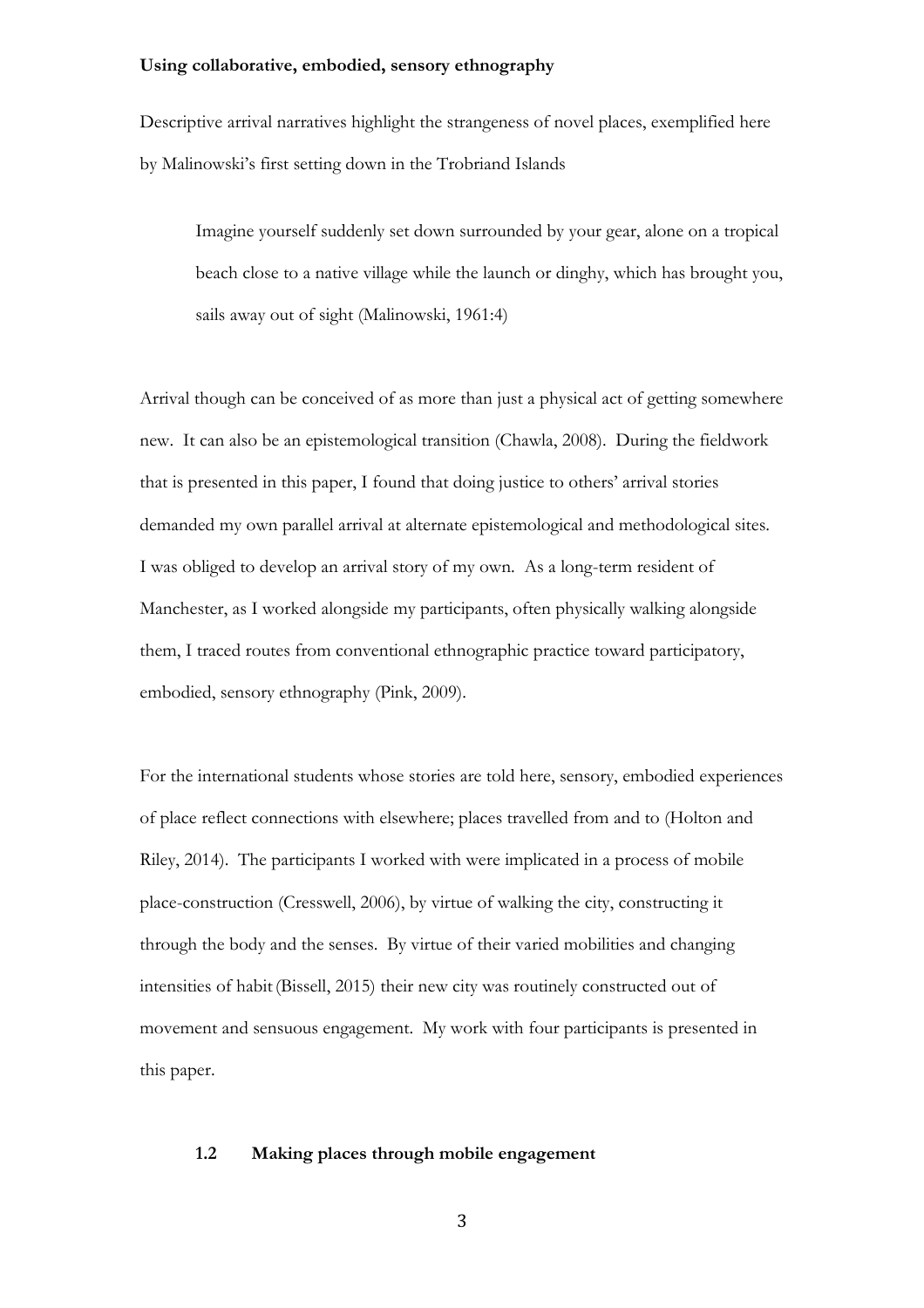Places are more than mere locations featured on a map. Experience infuses them with meanings and intentionality. Humans apprehend the world through perception and sensation (Cresswell, 2004). Through perceiving, sensing and experiencing, mere spaces are made into meaningful places. Spaces are not given, rigid containers of events (Deleuze, 2002). Rather, we chisel them out through embodied, subjective encounter.

The narratives we use to make our experiences of place cohere vary. Some are sedentary, with the emphasis on home, dwelling or being in a place (Relph, 1976). The field of environmental psychology has emphasized sedentary aspects of belonging to a single place, especially in its explorations of the concepts of place attachment and place dependence (Steg, 2013). Contrastingly, place based narratives from cultural geography have eschewed sedentary approaches in favour of those that focus on movement through landscapes and the generation of meaning through mobile practices (such as walking). For advocates of this more dynamic approach, the mundane, sometimes repetitive routines that punctuate our lives are mobile rituals that allow us to walk, ride or pedal ourselves into meaningful places. Conceived this way place making is wrought through movement (Thrift, 2000, Spinney, 2007); through doing, instead of simply being in a place; through the formation of routes, rather than the setting down of roots (Clifford and Markus, 2010). Mobile, rather than sedentary, approaches to place making resonate with the psycho-geographical phenomenon of the Parisian flâneur who writes (constructs) the city as he wanders (de Certeau, 1984), thrives on the scribbling down of the everyday, reminding us of the socially constructed, practice-based nature of space (Lefebvre, 1991).

Thus conceived, the cities is a never complete environment that is continually being etched out through active, collaborative processes of dwelling (Ingold, 2000). They are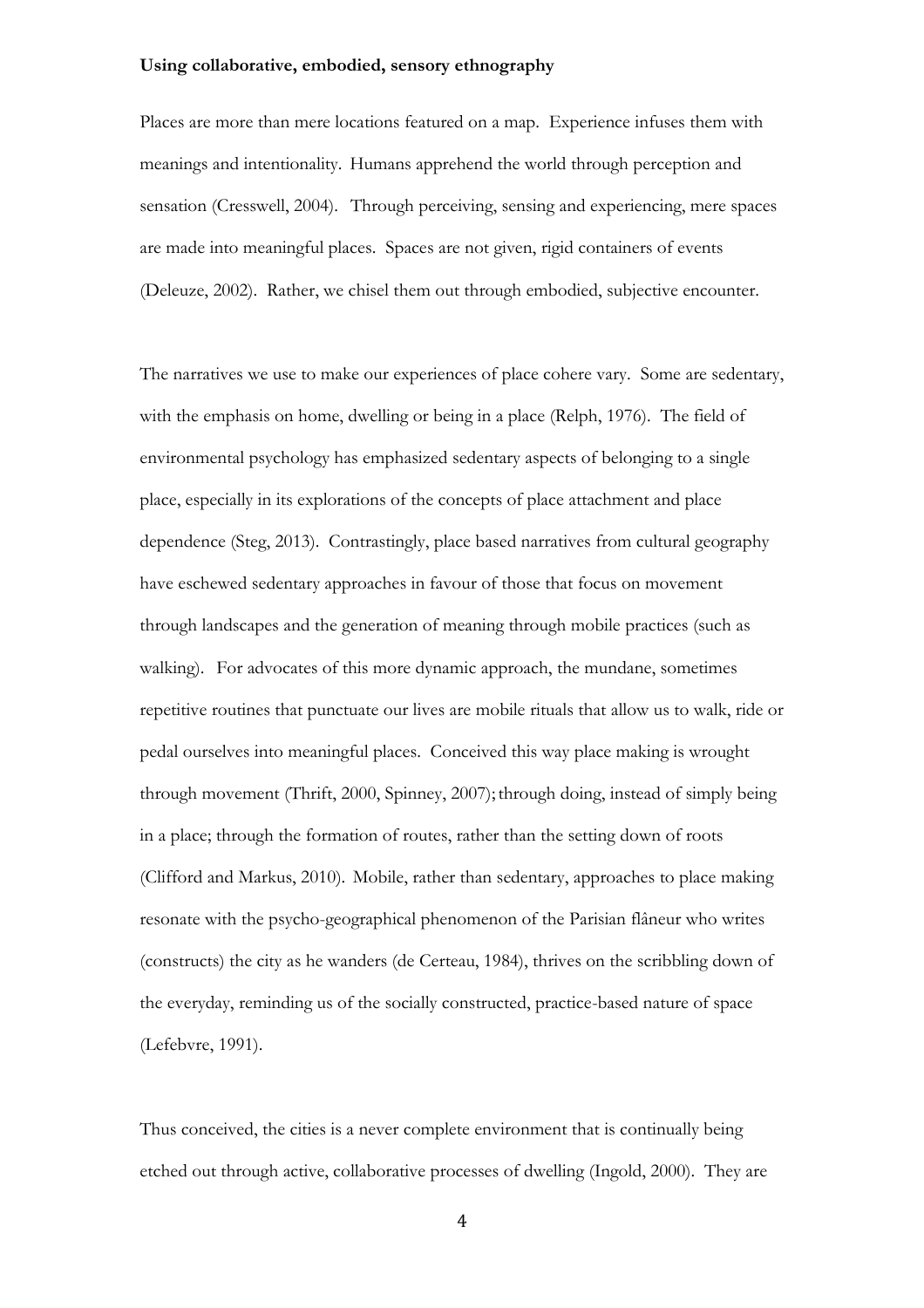collections of narratives, of 'a simultaneities of stories so far' (Massey, 2006, 131). Rather than paying attention to happenings that take place within (bounded) places, for mobile place makers, places are constituted by the routes that lead to/through them. The arrival stories that feature here bestow meaning following journeys from elsewhere.

## **2. Method**

# **2.1 The heritage of participatory, embodied, sensory ethnography**

The classic ethnographic method provides the methodological heritage for this paper. Ethnography traditionally involves observing and taking part in behaviours and experiences that are being studied; known as participant observation. As participants in the social life, ethnographers do not just observe life objectively. They interpret it with subjectivity. The ethnographic combination of participation, reportage and interpretation has been termed thick description (Geertz, 1973). Whilst acknowledging this methodological heritage, sensory approaches signal a departure from this classic form. Sensory ethnography acknowledges those who have criticized classic ethnographic work for dwelling too heavily on observational data (Pink, 2009) at the expense of multisensory engagements with experience. Thus, participatory, embodied sensory ethnography, a contemporary descendent of classic ethnography, strives to engage with the multisensory, overlapping experiences of researchers and participants. When this method is used to investigate place making, novel media, often selected by collaborators, are used to communicate multisensory experiences and to convey constructions of place (Stoller, 1997). Embodied practice incites researchers to regard sensuous enactment, not just observation, as a means of knowing.

To appreciate the defining aspirations of sensory ethnography, attention must be paid not only to the physical emplacement of the fieldworker (being there), but also to the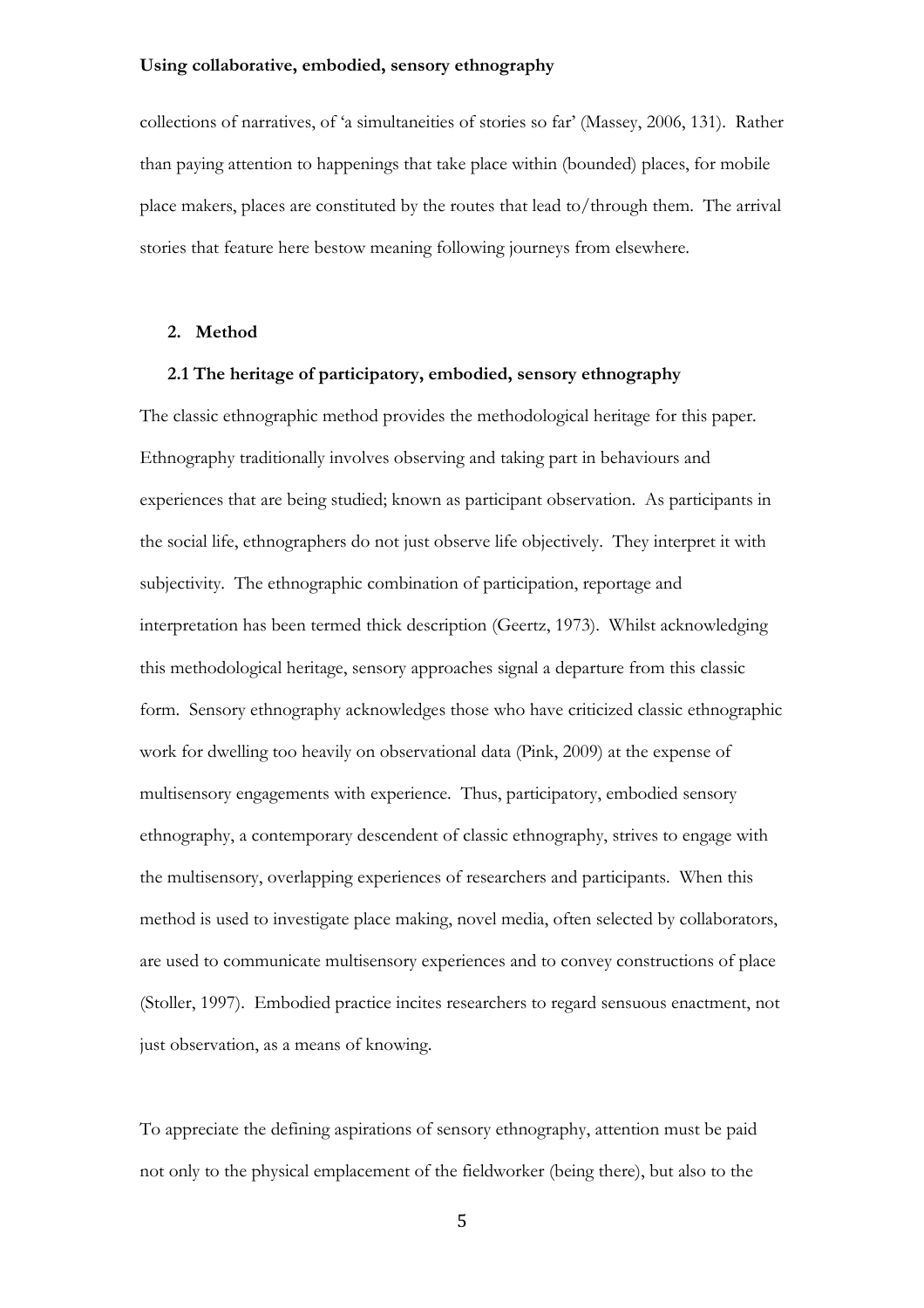multisensory nature of the work (Coffey, 1999). Knowledge deepens the more the senses, exertions and co-productive experiences of the ethnographer overlap with those of participants. Learning at their elbow, the ethnographer is a sensory apprentice (Lave & Wenger, 1991, Pink, 2010), not a mere observer.

# **2.2 Making sense of the city through participatory embodied, sensory ethnography**

The methodological approaches proposed in this paper generate sensuous, practicebased accounts that arise from engagement with participants in situ, along their routes through the world. The relationship between the sensory, embodied ethnographer and those who participate in research is one of mutuality, wherein knowledge is constructed en route, conversationally (Shotter, 2008). Knowledge is co-created between researchers and participants, rather than transferred from one individual to another in existing, pristine form. This exemplifies a methodological approach involving 'researching with, rather than simply about, people' (Pink, 2012, 32). During the fieldwork for this project, place-making arrival stories arose from walking interviews (Pratt, 2010). These stories were less told face-to-face, more shoulder-to-shoulder.

In the early stages of fieldwork, participants were invited to consider how they habitually record and convey their experiences of arrival in a new city. Preliminarily interviews established preferred sensory preferences and modes of participation (photography, walking, sound recording etc.). A central participatory objective was for the work to be led by participants' preferred place making practice, favoured walking routes and sensory preferences. The participants who worked/walked with me during this project were fully informed that their work formed part of an exploration of meaningful attachments to a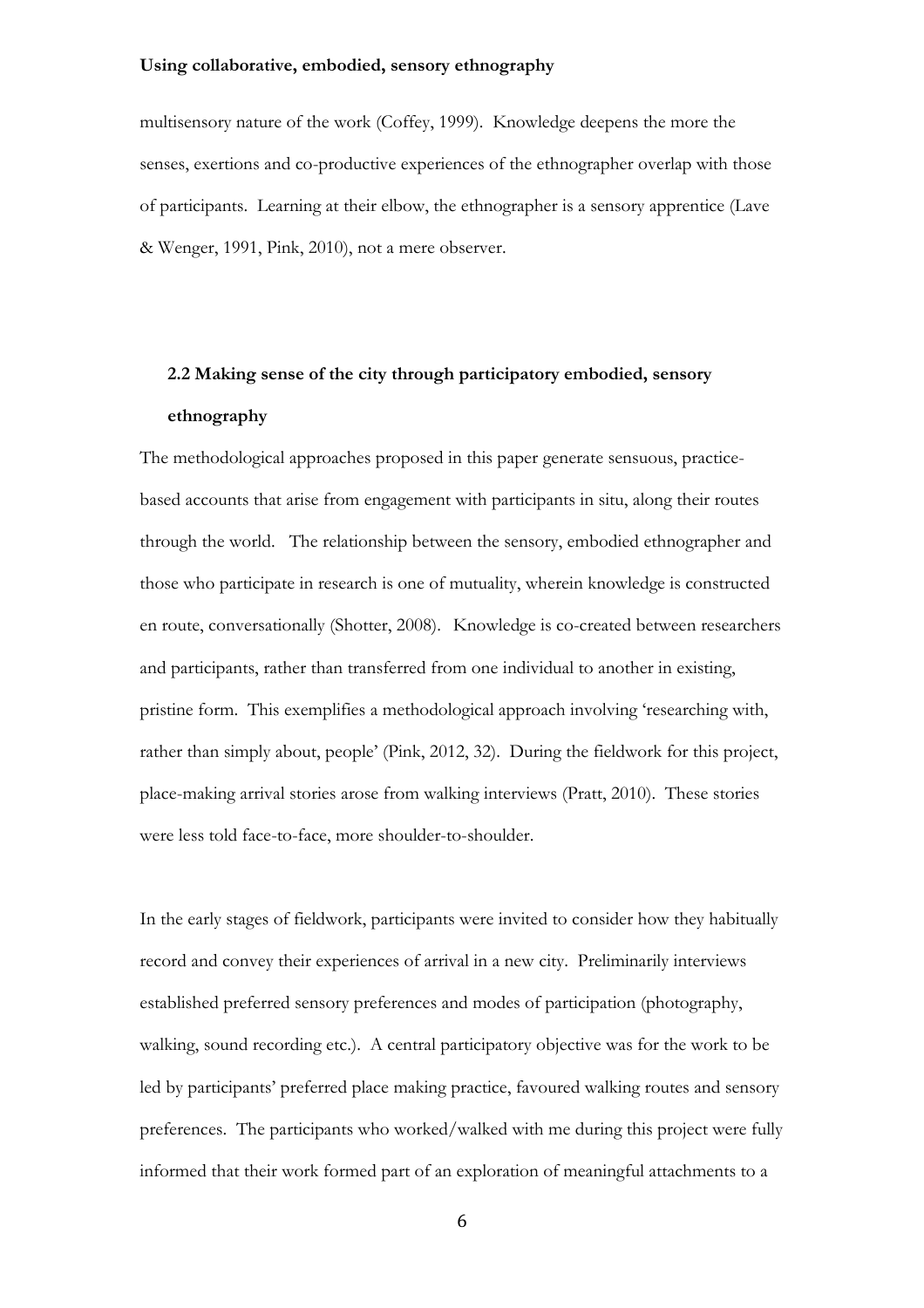newly encountered city. The present research project was submitted to (and approved by) the University (name blinded for review) ethics committee. Consent has also been obtained to use participants' real names for the purpose of this paper.

## **2.3 Fieldwork practicalities: participants with overlapping proximities**

The fieldwork for this piece of research took place over a twelve-month period. Participants were all international students who had recently arrived in the UK to study. They had all come to live in Manchester no more than two months prior to the beginning of our collaborations. They were recruited through the International Society of a university in Manchester, and were members of an existing university-run group of sixteen international students (known as *The International* 16) who met one evening per week to share their experiences of cultural difference and arrival in a new city. With their consent and the cooperation of the group leaders I was able to join this group as an observer for one academic year, attend weekly meetings and work extensively with six of them. These six, my participants (two undergraduates, two post-graduates), showed a particular interest in developing methods through which to tell their arrival stories. For the purposes of this paper, pseudonyms have been given to each participant whose, in order to ensure their anonymity.

Four of these arrival stories are presented in this paper. The four participants who feature here are all female. The decision to work with a female cohort was taken in the context of the historically disproportionate amount of walking based research in urban studies that has been based on the outlook of a solitary, male wanderer (Bassett et al, 2004). Tala, Ann, Al and Abbie (and her guide dog, Tori) met with me for preparatory conversations before embarking on walking interviews with me. As well as seeing each of my participants weekly at the group meetings, I typically met each one of them alone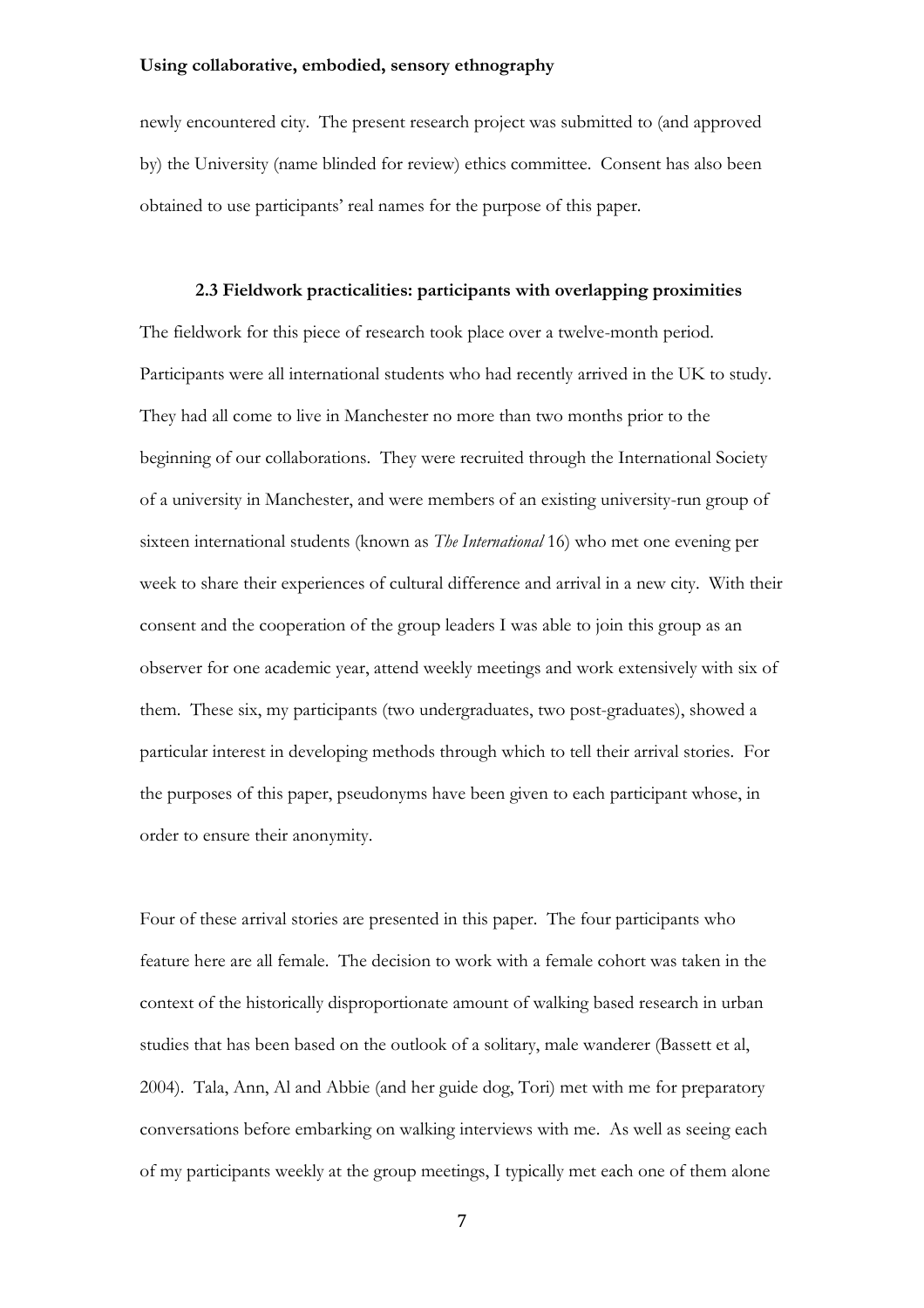twice before our walking interviews and conducted one or two walking interviews with each of them, each of a period of two hours. Our mobile interviews were recorded on my MP3 recorder and these recordings were supplemented in some cases by photographs taken by my participants along the way (see Figure 1).

A contributing factor to establishing ethnographic collaborations is the degree of overlap between the experiences of researchers and researched. To varying extents, ethnographers have historically operated as outsiders (Malinowski, 1961) seeking to gain entry into participant groups. Others have operated as relative insiders, studying people with whom they already occupy common ground. This has been referred to as the native ethnography model (Rudolph, 1997). For this project there was a high degree of overlap between the life-spaces of myself and my participants. Familiarity with the academic context where preliminary meetings took place (the university campus), a shared city of residence familiarity with technologies participants used to engage with their surroundings (cameras, mobile phones, audio recording equipment), all constituted shared, overlapping life-worlds.

My overlapping experience with my participants arises from my own long-term residence in Manchester. I have lived, studied and worked in the city for twenty years. My own arrival story (a little distant now) unfolded as I discovered the city as an undergraduate student. Like my participants, I came here to study, with little idea of how long I would stay.

# **2.4 Sensing, walking, imagining**

For an ethnographer for whom emplaced, parallel engagement (Moles, 2007) with participants is paramount, steps are taken (literally) to access others' worlds by sensuous,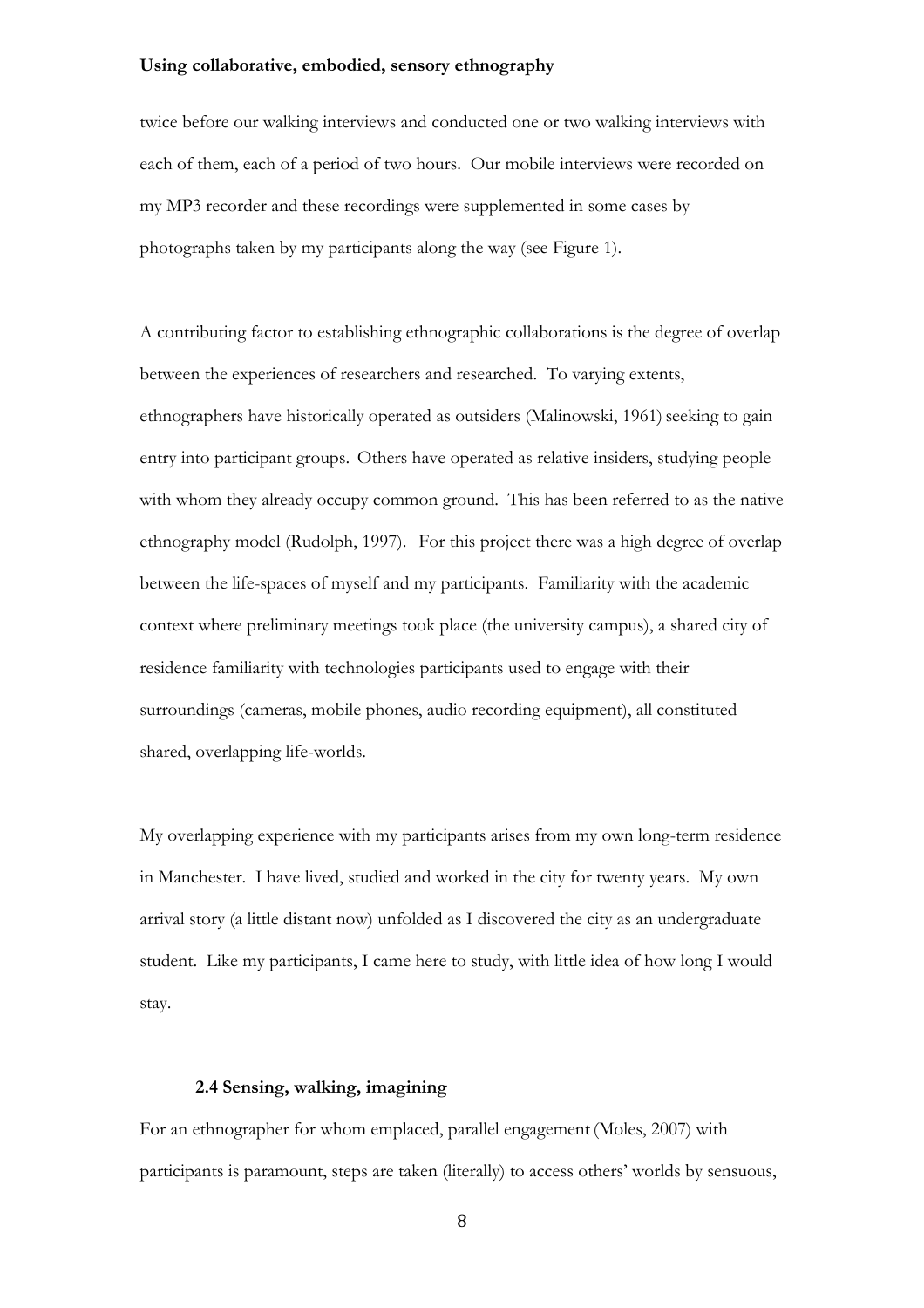embodied, mobile means, such as walking (Stoller, 2007, Ingold and Vergunst, 2008, Hall, 2009, Edensor, 2010). The embodied, sensory researcher engages in placeconstitutive practices, on-the-go with his or her participants (Pink, 2009).

Previous examples of practice based, sensory ethnography have focused on diverse activities such as gardening (Pink, 2012), listening (Adams and Bruce, 2008), yoga (Buckingham and Degen, 2008), cycling (Spinney, 2007), hanging around (Rhys-Taylor, 2010) and walking (Moles, 2008). In her research with Italian Alpine cattle masters (Grasseni, 2007), reported learning to see how the master saw, by engaging in visual cosmologies that were both developed through practice. Ricer (2005) reported learning to hear as doctors heard using a stethoscope. Downey (2005) explored the embodied world of Brazilian Capoeira practitioners. Throughout the fieldwork for the present project, sensory engagements extended to embodied, sensuous practices such as riding buses, making pictures, listening to music, hanging around, talking, eating, and above all, walking.

The value of walking as a shared embodied practice for staking out territories as meaningful places has long been recognized (Turnbull, 1961, Debord, 1977, Solnit, 2001, Wallace, 2012). When Clifford Geertz (1973) famously fled a police raid of a Balinise cockfight with informants, his relationship with them achieved an embodied statement of togetherness. In such cases, walking and running were stumbled upon as collaborative methods. Mobile, embodied methods appeal because they are democratic, widely available practices that can be shared with and instigated by participants' existing habits. Walking, riding and moving through Manchester and Salford, the making of the city emerged at the shoulders (and instigation) of my participants.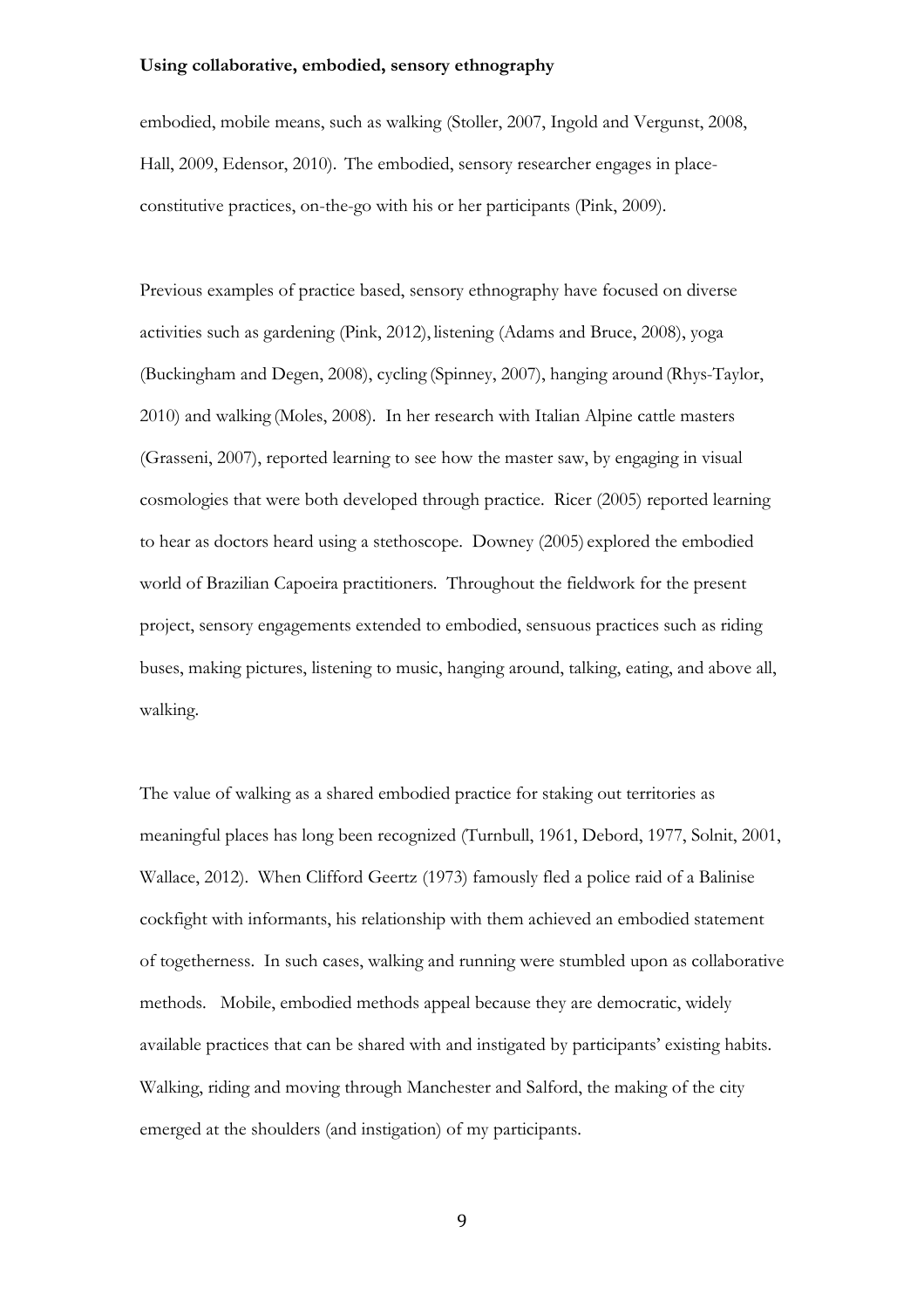As a researcher I drew close to the embodied, sensory experience of coming to a city for the first time. Mobility facilitated coming to know places as others knew them (Wenger, 1998). The exploration of this form of knowledge is inseparable from being there and moving along together (Harris, 2007). But imagination, as well as mobility, is central to this endeavor (Latham, 2004). The call for the place of imaginative practice in academic discourse, and for closer links between disciplines such as geography and art, is increasingly insistent (Hawkins, 2013, Warren, 2013). For the present project it was imperative to establish engagements that drew on the imaginations (and therefore the enthusiasms) of my participants. In order to come to know their stories at close proximity one not only had to be there; one had to come to understand how others brought places into being. This would require the establishment of proximate mobile engagements and dialogues through what the ethnographer and filmmaker Jean Rouch (Henley, 2009) refers to as empathetic dialogues; what Shotter (2008) has termed joint action. For my participants, this meant engaging imaginatively with various corporeal and sensory enthusiasms; predominantly walking (Tala), filming (Ann), eating (Al) and listening (Abbie).

## **2.5 A participatory approach: remaining open and reflexive**

Gaining insights into research participants' preferred means of participation requires an open, reflexive approach. At a practical level this involved lengthy periods of moving together, hanging around and sharing stories. Research methods that dovetail with such approaches include photo or object-elicited interviews (Pink, 2004), on-the-go interviews (Holton and Riley, 2014), audio diaries and sound-walks (Butler, 2006). A mixture of these methods aligns bodies, quotidian rhythms, routes, tastes and places into mutually constitutive trajectories (Massey, 2005). They yield mobile reportage that amounts to participant led, creative correspondences (Okely, 1996).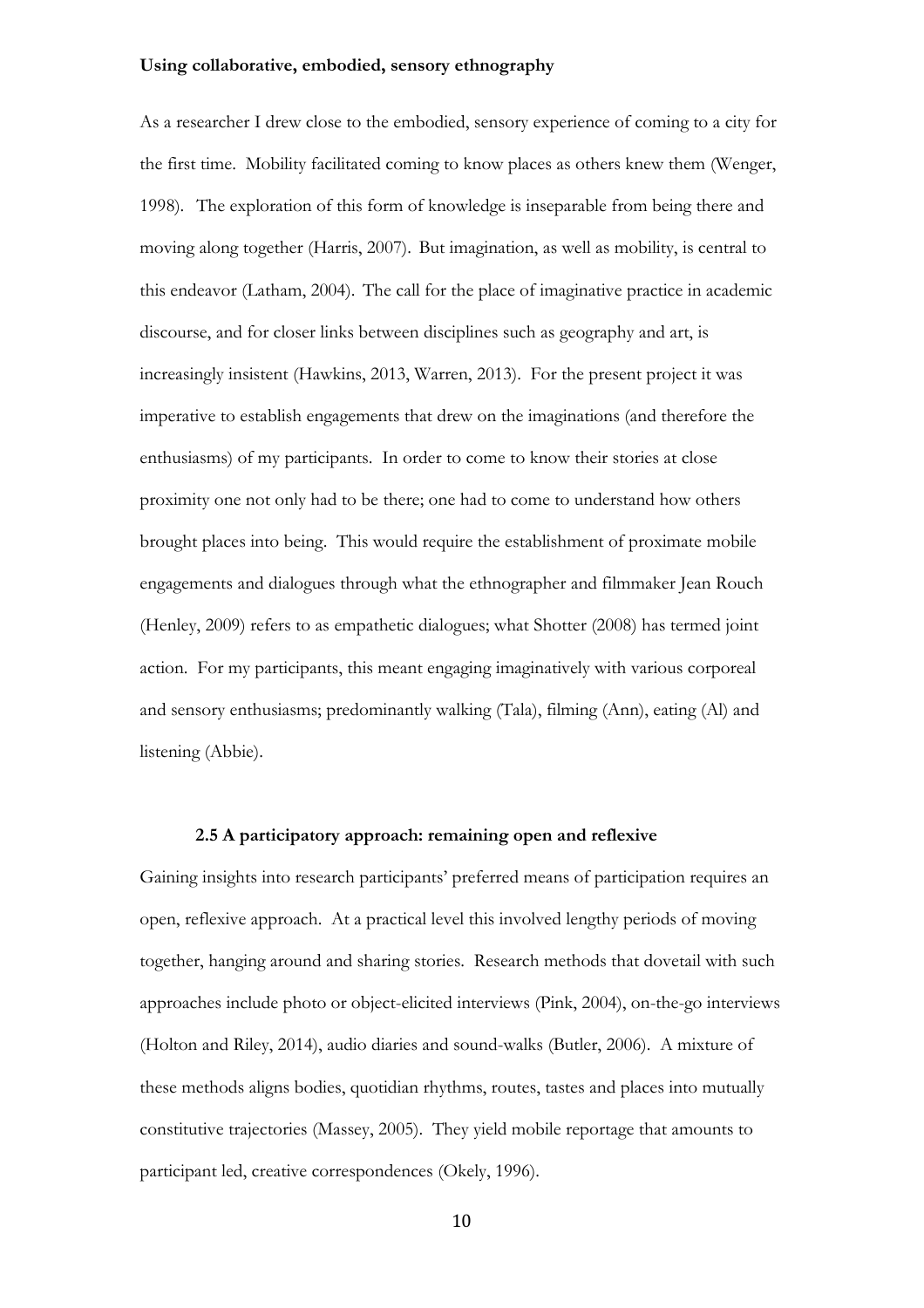In the present project I sought to explore the development of emplaced knowledge in new arrivals as it was acquired through daily living. Predominantly using walking interviews, as well as excursions into eating, listening and photography, these situated accounts thrive on plurality of the senses and the aesthetic, practice based enthusiasms of my participants.

# **3. Arrival stories**

As the following four accounts demonstrate, my work with Tala, Ann, Al and Abbie (and her guide dog Tori) yielded quite distinct sensory engagements with Manchester, formed along a diversity of routes.

#### **3.1 Tala: first steps into Manchester**

Tala came to know Manchester through her preference for walking. I conducted a preliminary interview with Tala in order to establish her preferred mode of participation. A liking for walking, as a means of getting around and becoming acquainted and informed about her new surroundings, emerged

Researcher: What kind of method do you think you might use?

Tala: I usually walk to many places actually. I love walking.

In exploring place making for Tala, an undergraduate international student, recent arrival to Manchester from Zambia and habitual urban walker, I drew on Ingold's (2000) dwelling perspective; wherein places gain their significance by dint of the life activity of those who inhabit them. The body, a technology for encountering places, contributes strenuously to our bringing places into being. Embodied ethnographers go out of their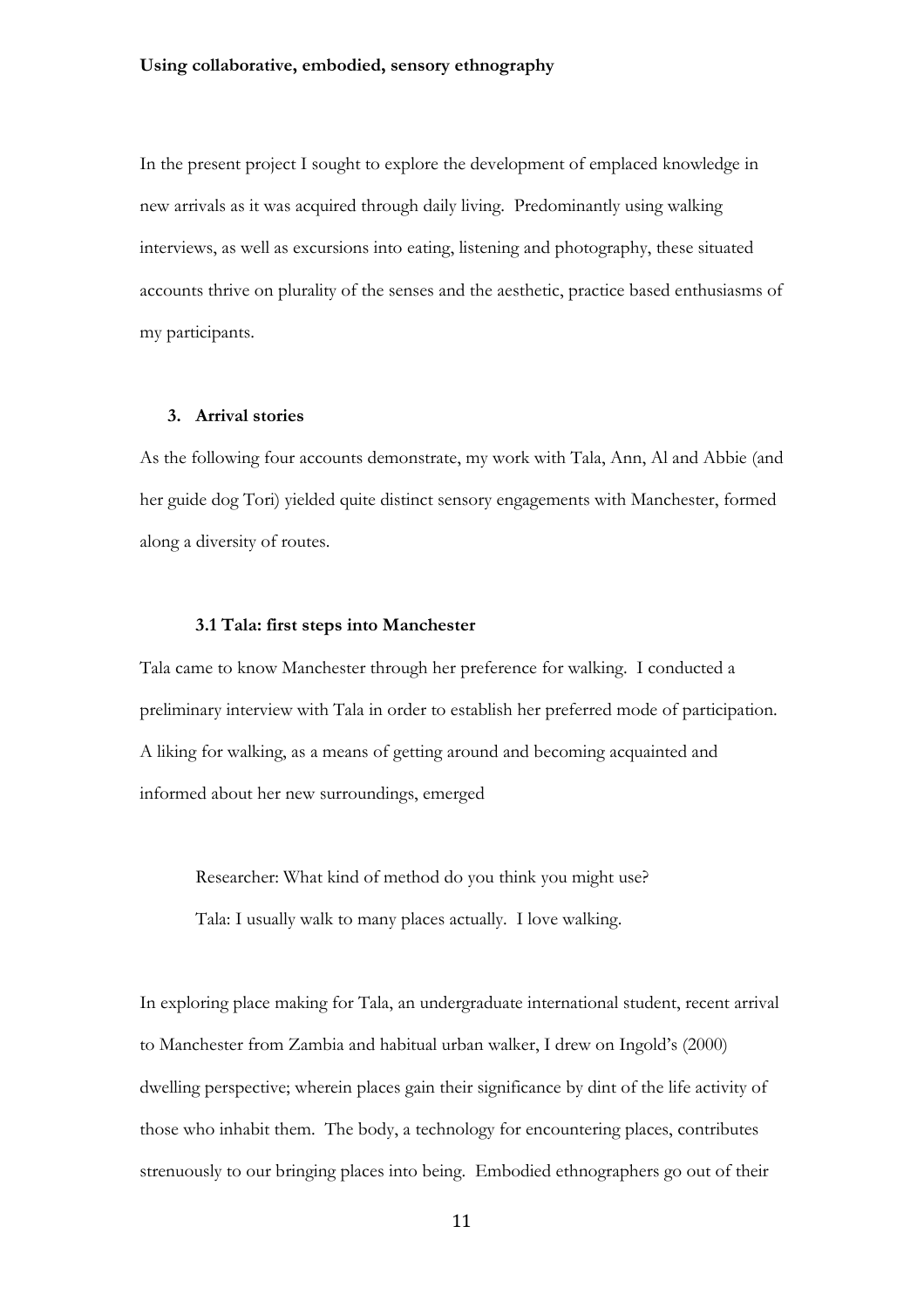way to walk with research participants between static points, to reveal how mobility contributes to place making.

Walking often proved to be the most productive of ethnographic methods, providing spatial sources of elicitation during walking interviews (Rhys-Taylor, 2010, 28)

In view the number of times she had made one particular walk over the last three months, we decided that our second meeting should be a walking interview. Rather than staging a wilfully aimless derivé we decided to re-walk a specific route that Tala had used to appropriate Manchester-Salford as her new home city. The route itself is an indirect and, to me, novel wiggle from Salford to Manchester city centre. This two-mile walk played a prominent role in Tala's construction of Manchester. During our walk she told me that when she first arrived in Salford she felt isolated in her new location. These comments evoke a time before she had actively engaged with Manchester. As she explains here she had landed, come to rest, but was yet to become fully mobile

I was quite scared. I didn't know what to do. I had no friends. It was just me in my room. I arrived at around 4 o'clock then I stayed in and unpacked everything. Stayed in that night and the following day

Tala's first experience of mobility in her new city came courtesy of her involvement with her newly discovered colleagues at her church. The church, a community of practice (Wenger, 1998) acted as a mediator between Tala and the city on her arrival. Fincher (2011) highlights the role of churches and other agencies in the construction of places for international students.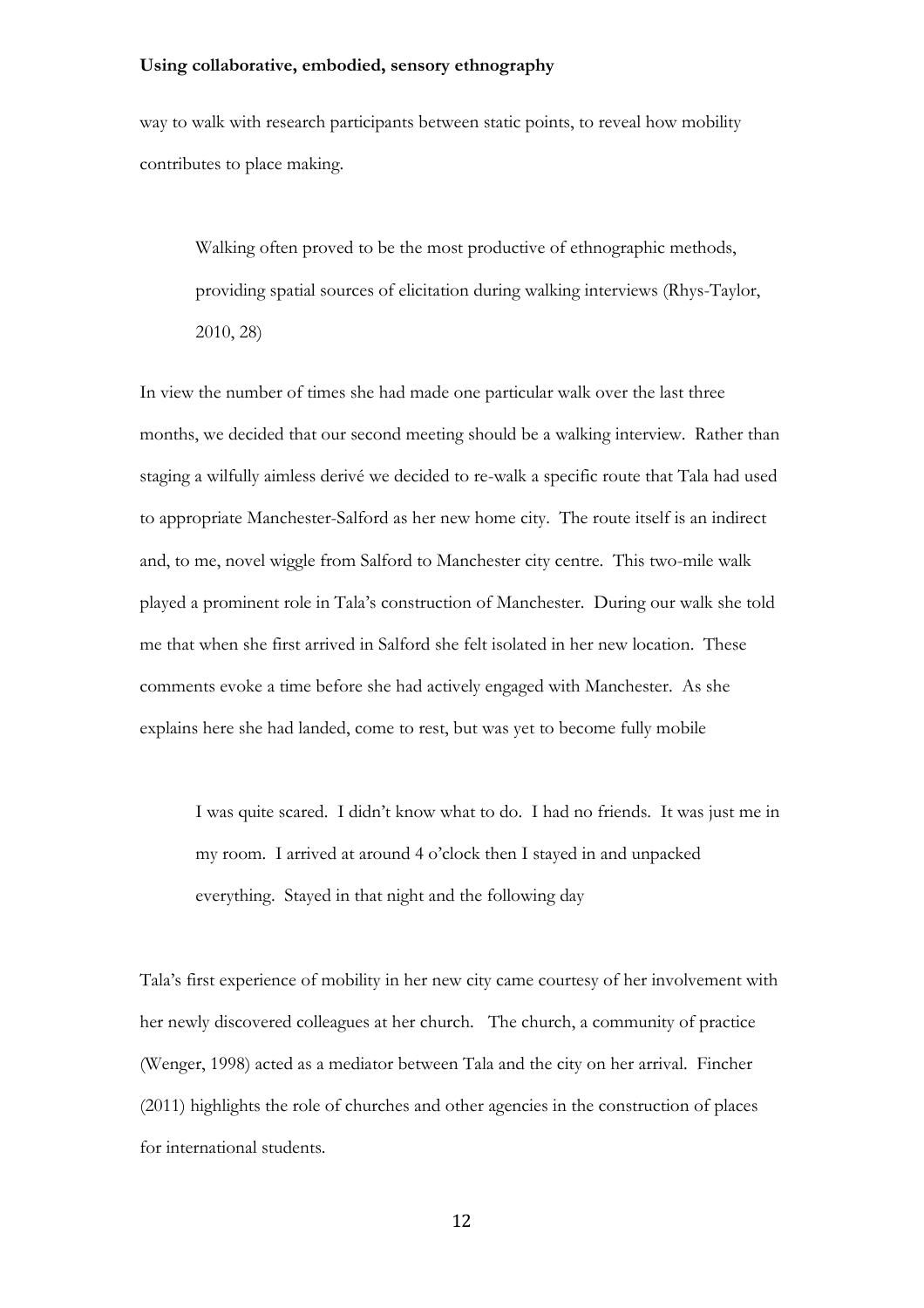Through her involvement with the church she would come to learn new routes through the city on regular, weekly church walks. As we traced the route of these walks she told me stories of how she found her way through her slice of Manchester following her arrival. Amid the sound of passing traffic she related how she came to know her part of Manchester by doing the knowledge on foot in the company of her community of practice

Tala: I think the first time was when I went, when I came to church

Researcher: Alright, so you made the walk we just made?

T: Yes, with somebody

#### *Traffic noise*

and we walked down to the church

Researcher: So in a way the walk we've just done is the first walk you ever did

Tala: Yes. And after the service they have a

#### *Traffic noise*

student lunch in Manchester City

Researcher: Oh do they? So you went for lunch with people from the church

Tala: Yes

Researcher: And how did you get there?

Tala: We walked.

During a café stop Tala related how she came to know her part of Manchester by doing the knowledge on foot in the company of her community of practice. During this informal, weekly, walking induction, knowledge of the city accrued on a 'know-as-yougo' basis. It was accrued along the way, not by reading maps and guidebooks before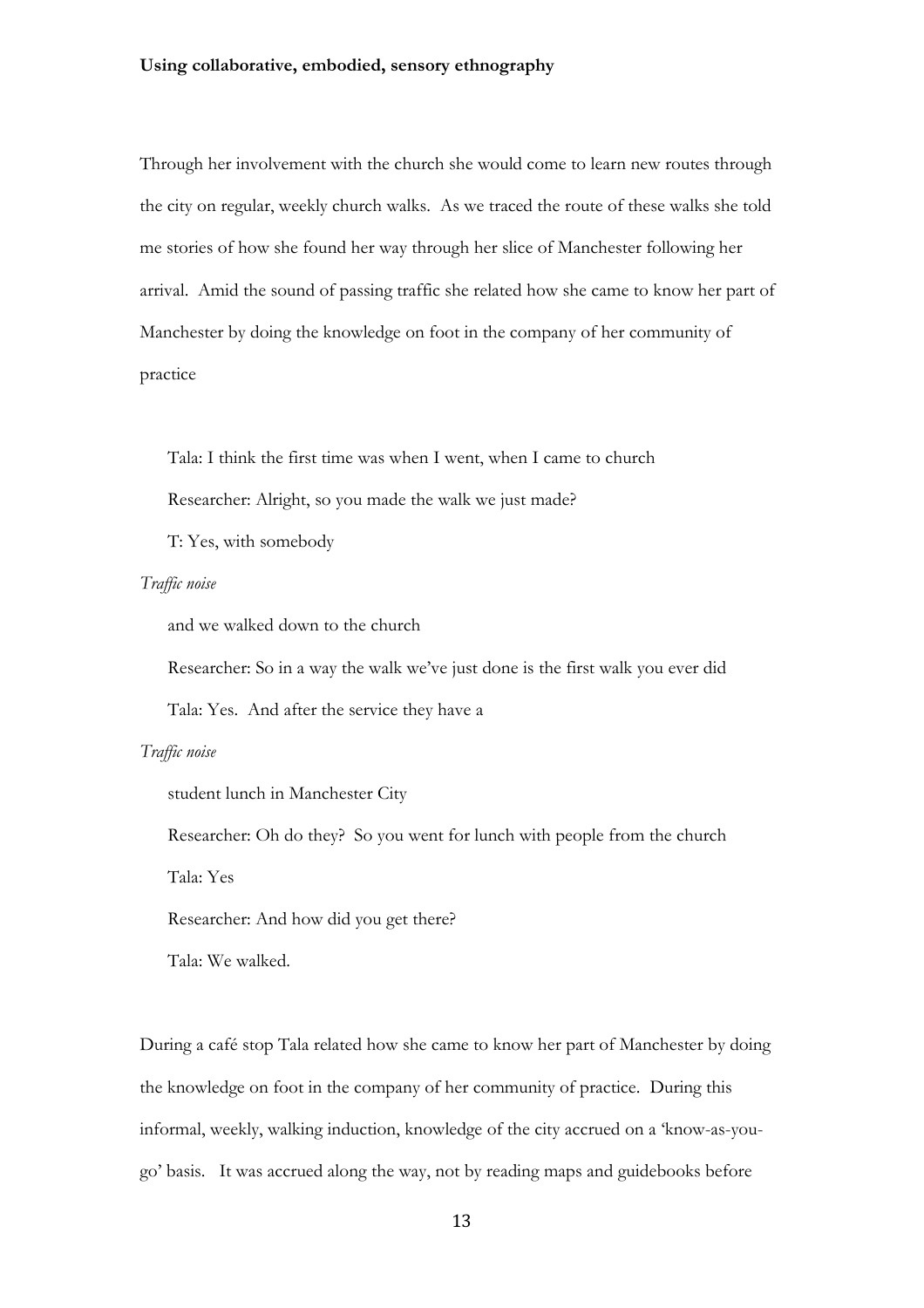setting out. Mapping of place came though continual dwelling. Embodied knowledge accumulated between footfall and landscape. The term process cartography (Rundstrom, 1991) has been coined to describe the mobile, never complete mapping exercise that intentional place-makers habitually indulge in. A little like speaking (though unlike writing) process cartography draws meaning from its performative context. It is not just the rolling out of pre-existing thought. It is the formulation of emplaced narratives, often through the re-telling of journeys previously made, or the re-walking of stories previously told. Life stories and long walks intermingle in forms of performative cartography that Ingold calls wayfinding; 'the life-historical process of getting around' (2000:232).

As a relative newcomer (though no longer a stranger) to the city, Tala gained the emplaced knowledge that is only available to those who actually experience a place for themselves. Other writers have noted the resonant value of knowledge that gains value from presence, embodiment and sensory engagement. Legat (2008) walked with Thcho hunter-gatherers in North West Canada and noted how this activity is more than just a way of getting around. It is a form of pensive (thoughtful) mobility. Simply hearing stories about a place is not enough is not enough. To fully comprehend them you have to travel the trails and visit the places they tell of. Ideally, this should happen in the company of the knowledgeable, who have trodden these paths before. Walking is the means by which experience is converted into knowledge (Legat, 2008). This dynamic resonates with the knowledge conveyed by Tala in her walk with me. Her stories of first arrival became knowledge through the physical effort and shared experience of walking. Emplaced knowledge emerges from co-productive journeys along which steps are traced/retraced, stories told/retold, places made/remade. In the case of our walk, new knowledge was generated for both parties.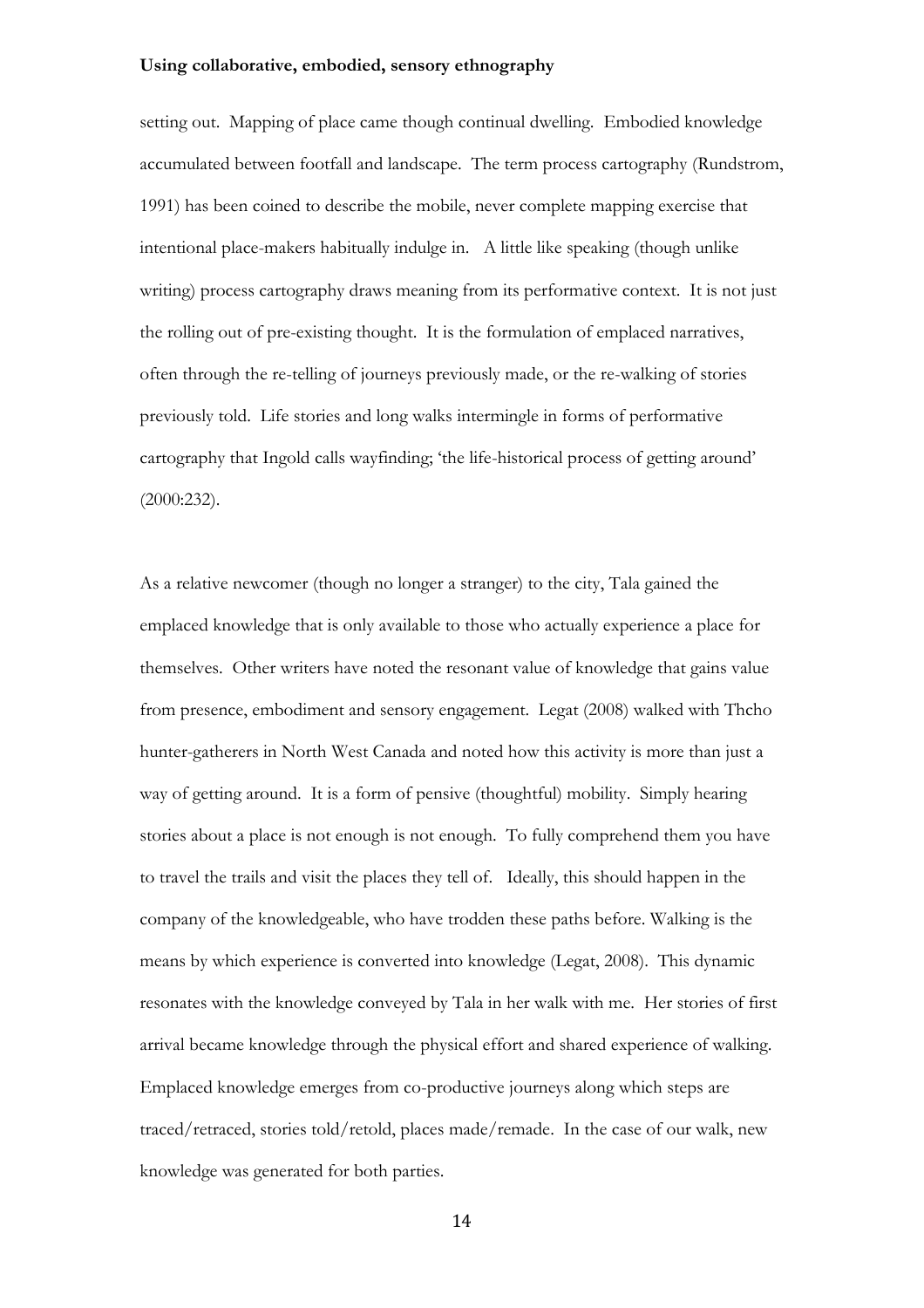Our re-walking of a familiar route for Tala was less a re-enactment of a completed walk than just another chapter in its enactment. En route the mapping of her city was developing as more co-productive knowledge was being churned out between us. Using mobile narrative enactment Tala told and showed me how she made the first steps in her transition from stranger to inhabitant. She did this by walking me through her introductory route, all the time generating new knowledge by process cartography. As we walked, Tala's city was being further performed into being.

Going to church, going to town, walking the walk, were repetitive means by which placebased knowing was stamped in

So we kind of got up one Sunday and said we're going to church, and along the way we sort of look out for things that reminded us. So we did that for a few weeks and I was confident to go to church on my own

Our walking interview focused on Tala's increasingly outwardly mobile engagement with her new city. Our conversation was set along a route, selected and led by Tala. It was derived from episodes in her recent past as a newcomer to the city. After all, as Ingold argues, places do not have locations. They have histories. Through this process, strangers become inhabitants and places can be made.

#### **3.2 Ann: corporeal images of Manchester**

Ann arrived in Manchester from Romania to become a documentary filmmaking student. She engaged with her new city through the visual sense (amongst others). As a requirement of her studies she spent the first few weeks of her residence filming a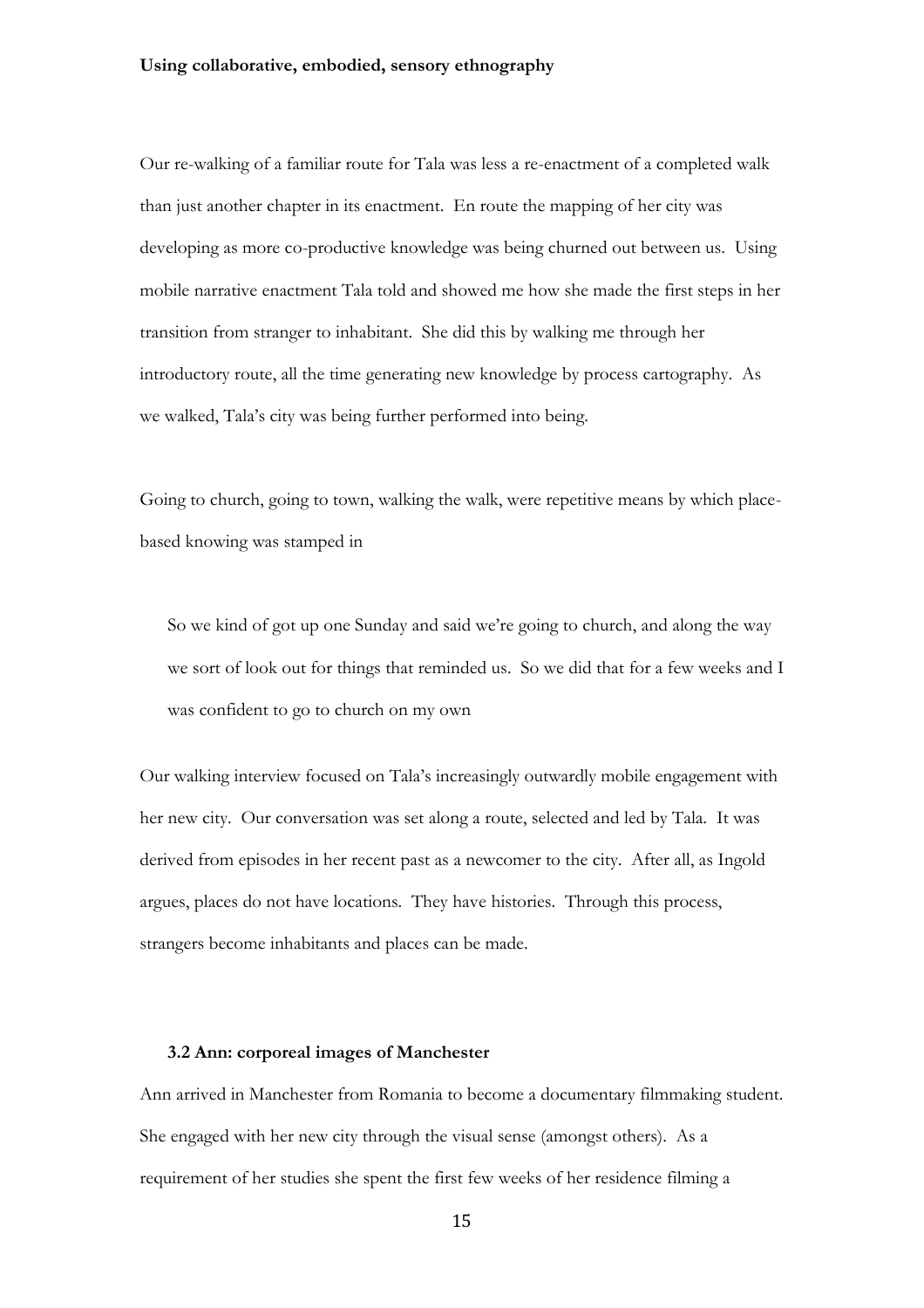documentary about older residents' uses of bus networks in the city, a project she devised with a group of her colleagues. She travelled the environs of Manchester on foot and bus, interviewing older people about the mobility afforded them by the concessionary travel bus pass. During the making of her film, Ann came to know Manchester by listening

I was recording the sound. When you have your headphones on and the microphone, you get to hear so many things that you generally don't hear. You get to know a place much more when you have this tool

By walking

Usually when I go to a new place, I like to just go for walks in the city. I just walked because first of all I didn't know which buses I had to take and second because I like walking around cities because that's a very good way of getting to know a place

And by observing

This bus pass gives them chance to go around the city and socialize basically, so we just decided to follow them even though we had not contributors yet. So we decided to go around the city and find bus stops and just observe people

As part of the fieldwork for the present project, Ann offered to lead me on a walking and (bus) riding tour of the locations she filmed during her introduction to the city. We conversed en (bus and walking) route. From our conversations it became clear that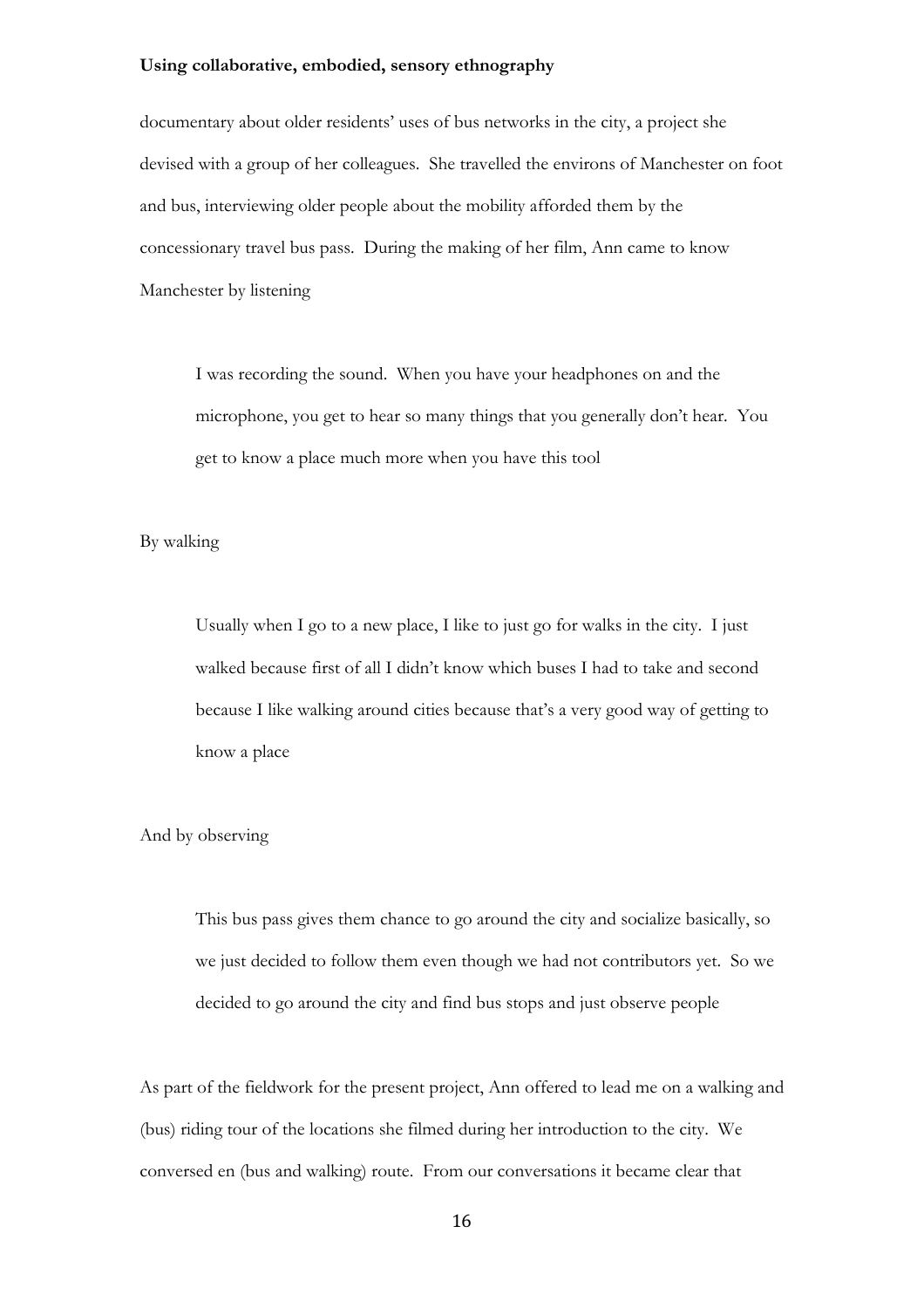though based ostensibly on a film project, a notable feature of her place making was the embodied, multisensory nature of Ann's engagement with her new city. It was evident along our route that Ann's making of Manchester through a lens was a full-bodied, allround sensuous practice. The notion that filmmaking is a corporeal practice has also been noted by MacDougall (2006).

Although working in a visual medium, Ann's construction of Manchester was incommensurate with the notion of vision as a sovereign sense, separate from embodied, multisensory engagement. This questions the primacy of vision in the sensorial pecking order. The anthropological archive is replete with examples of sensory engagements that do not subscribe to primacy of the ocular. Pink (2009) urges ethnographers to explore visual ethnography in relation to other senses, rather than as a singular mode of engagement. Arguably the senses are not distinct registers but are bound up with embodiment, movement through and engagement with the world:

My gaze, my touch, and all my other senses are together the powers of one and the same body integrated into one and the same action (Massey, 2005, 73)

As well as providing a route for our interview, our tour of Manchester's bus stops (Ann's living film set) yielded a series of photographs, taken by Ann with my camera (see figure 1). Participatory photography and Photo-Voice (Proudrier and Mac-Lean, 2009) have long-been recognized as vehicles for research participants to convey experiences of mobile place making. In a project that has particular resonances here, the photographer John Perivolaris (2005) presented visual accounts of migrants' recent arrivals in Spain. Photographing themselves and being photographed, his participants were simultaneously migrants, new arrivals and hosts in a novel environment. The participatory decision to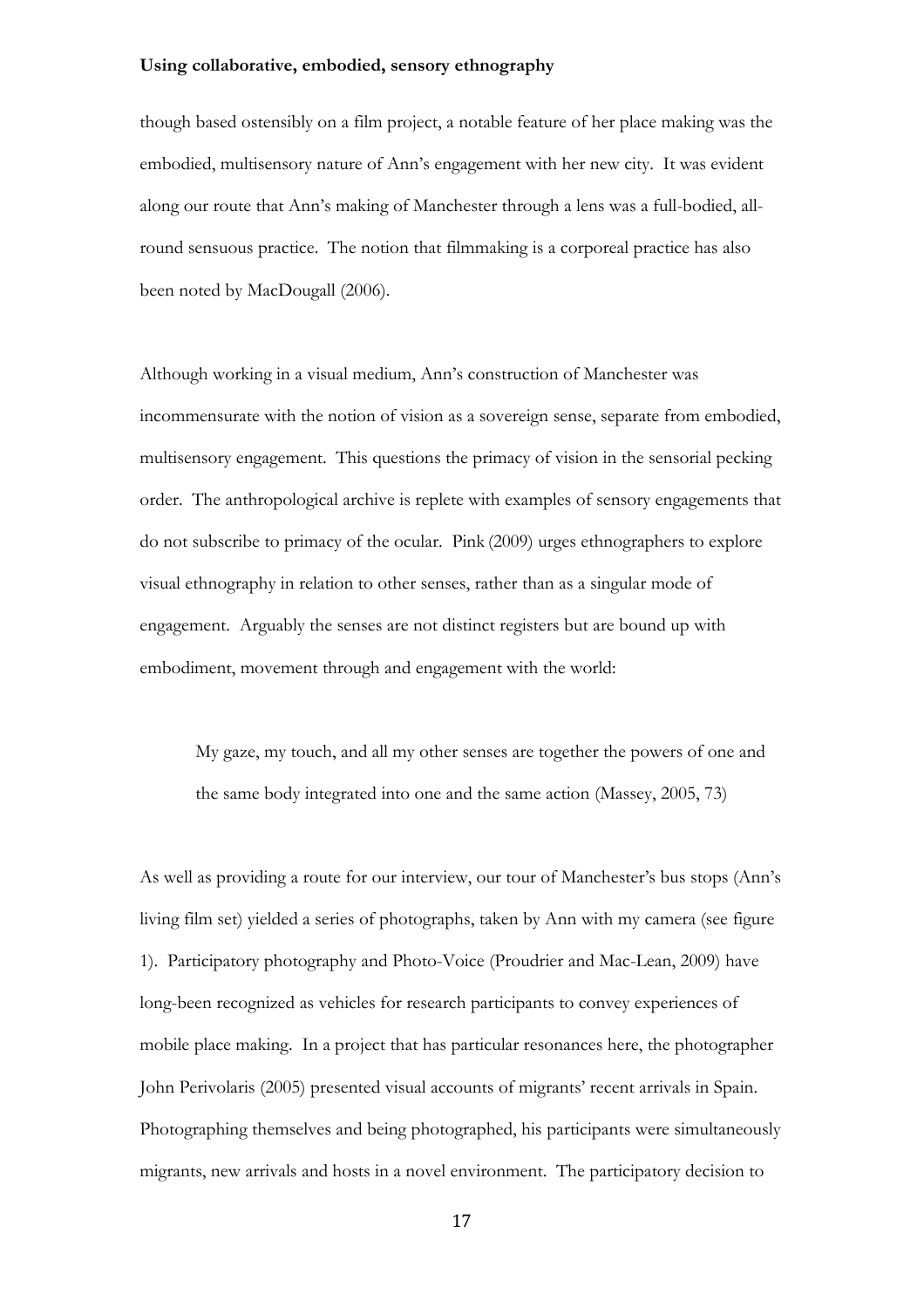give up my camera to Ann during our walk enhanced her status in the project, and her influence over the process of knowledge generation (Stedman, 2004, Barker, 2009)

#### INSERT FIGURE 1

 $\overline{\phantom{a}}$ 

The photographic assignment Ann embarked on during our mobile interview was to produce a 'spatial discourse of place and self' (Pink, 2007, 88). This strategy adhered to a common theme in this project, which is to encourage participants to model their contributions on their existing expertise. Here, Ann explains how visual elements and aesthetic considerations had a bearing on the images that made the final cut in her film

It's geometries, lines in the frames, that mostly. I mean myself as a director I tell the cameraman what I'm interested in. I tell him I want to see that bus in the background with people waiting or I want to see people getting on and off

Whilst walking the streets, overhearing conversations and making pictures she made places whilst simultaneously searching for something to film. When we met on a bank holiday<sup>1</sup> afternoon in Piccadilly Gardens, fittingly Manchester's busiest bus station, she explained to me that during those first few weeks the walking around, looking around and looking for a film, were inseparable. It is striking how entangled the film became in the routes, itineraries and mobilities that, for Ann, are habitually learned through practice

<sup>1</sup> We checked beforehand that the buses were still running, since they played a crucial part in our mobile interview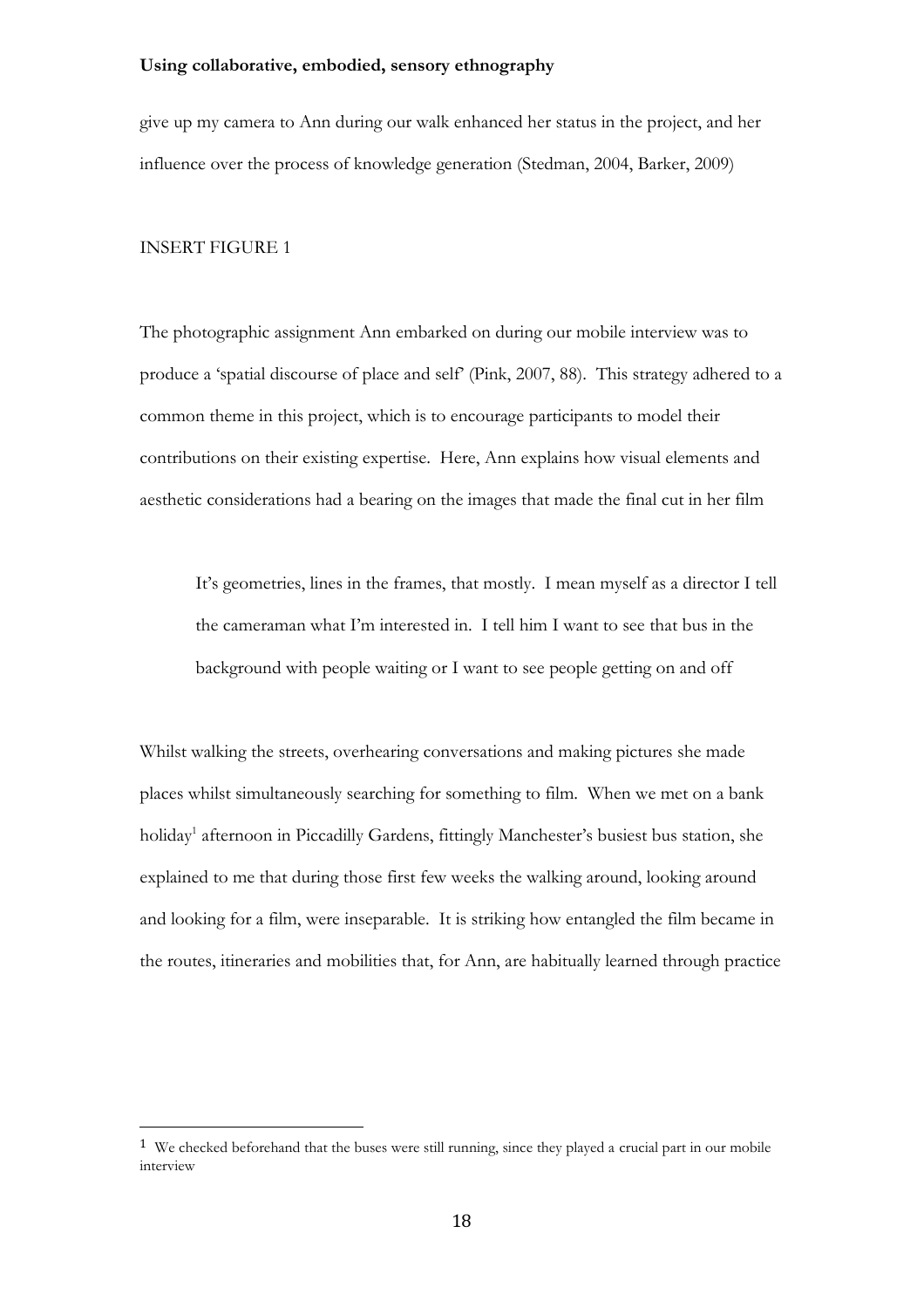Ann: I am always around Salford and Media City and Piccadilly because every time I go there I go to the city centre. I go to Piccadilly so somehow the film became embedded in my own personal itinerary.

Whilst shooting, Ann and her crew were doing the knowledge through film, though not merely through observation. They were not so much on location as *in* location, making places by doing, talking, riding, looking and learning on the go.

Being there as photographs were being taken, accompanying a filmmaker through familiar, filmed locations, took me close to Ann's construction of the city. Accompanying a filmmaker through filmed locations revealed much about Ann's embodied, multisensory construction of place, enhancing our understanding of how she had constructed Manchester out of her corporeal practice as a filmmaker. Our walk also reminded us of the full-bodied, multisensory nature of visual engagements with place, and the intermingling of the senses.

#### **3.3 Al: walking the simultaneous cities**

Al, formerly a resident of Tunis, also engaged in a multisensory construction of her new city, Manchester, yet with a sensory preference for olfaction and taste. Al spoke fondly of Tunis, her previous home city. She recounted memories of Tunis, evoking a handful of sites in her new city that reminded her of her former home. She offered to walk me through these sites; a fruit market, a Mediterranean restaurant, a donut shop, and a retro clothes emporium were among the Mancunian locations we visited on our walking interview. Many of Al's evocations of Tunis were olfactory (Holtzman, 2008). As we wandered, smells and tastes brought memories of Tunis to the surface. En route she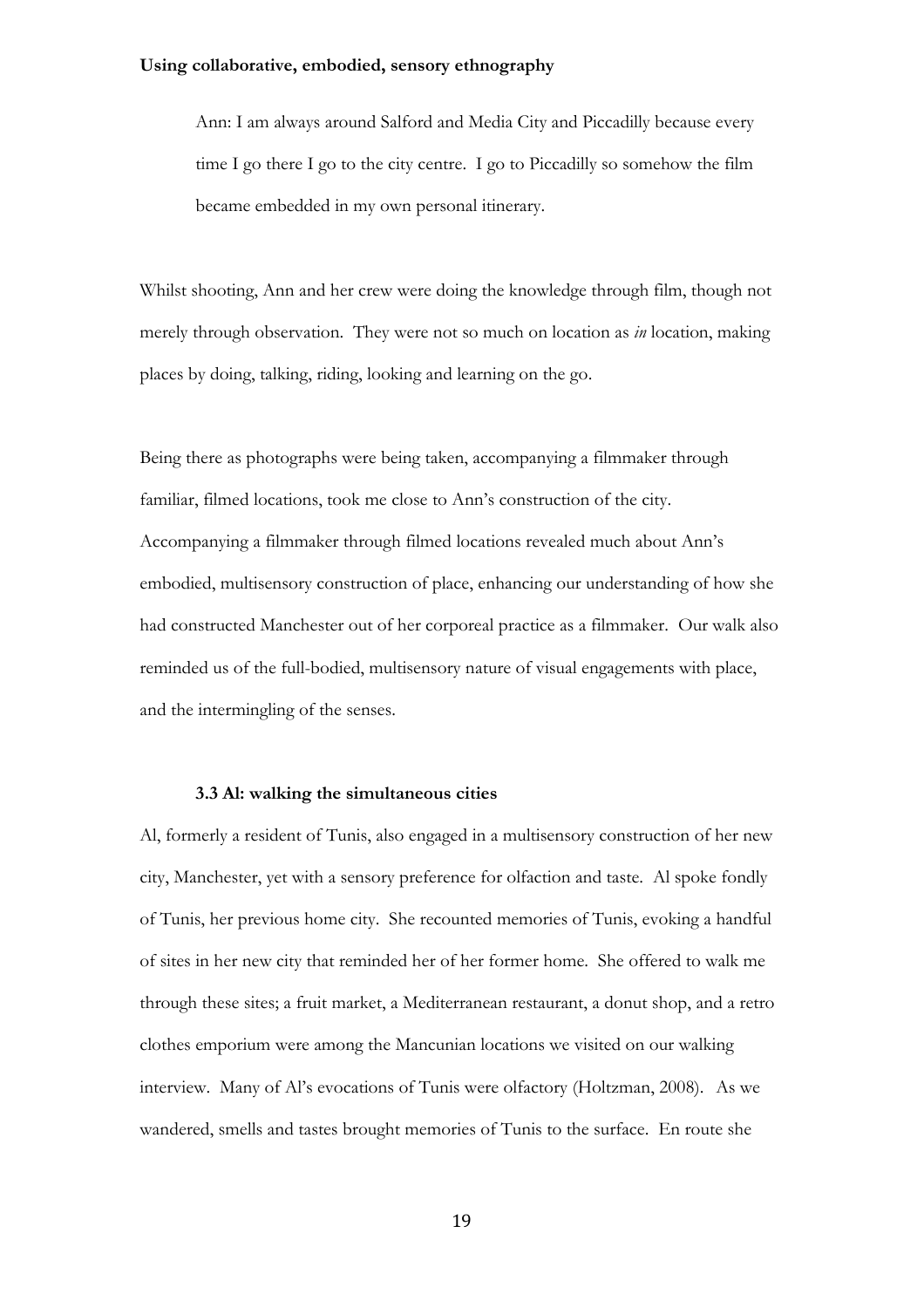frequently noted similarities between specific personally meaningful sites in her two simultaneous cities.

Her comparisons emerged spontaneously in conversation and extended to various multisensory aspects of the sites she described. Such comparative constructions of two cities, based on recent and distant memories, suggest a relationship between heterogeneity and simultaneity in place making (Massey, 2005). Narratives of place are partial stories that are informed by experiences that emerge from trajectories between places we connect memorially and construct in simultaneity. We make connections between places both by physically traveling between them and by imaginatively and sensuously connecting our experiences in one evocative site (Nora, 1989) with those we have in another. Very often, these connections are sparked by embodied and multisensory encounters, as Al's were. This effect was brought home when the two of us visited one of her favourite haunts in Manchester; a Mediterranean restaurant

My flatmate is originally Greek. She was reminded of Tunis when she came here, because of the ambience and she smelt pitta when she first came in, so she took me here and that was my first reaction, I feel like I'm in the Mediterranean

As places are carved from lived, imagined experience, hegemonic (authorial) discourses of truth recede into multiple subjectivities. The heterogeneity of multiple narratives reminds us of the contemporaneity of place, of the 'simultaneous coexistence of others with their own trajectories and their own stories to tell' (Massey, 2006, 11). The places that emerge from relations and trajectories are not closed, static, ring-fenced wholes. They are unfinished stories with 'loose ends and missing links' (Massey, 2005, 13). For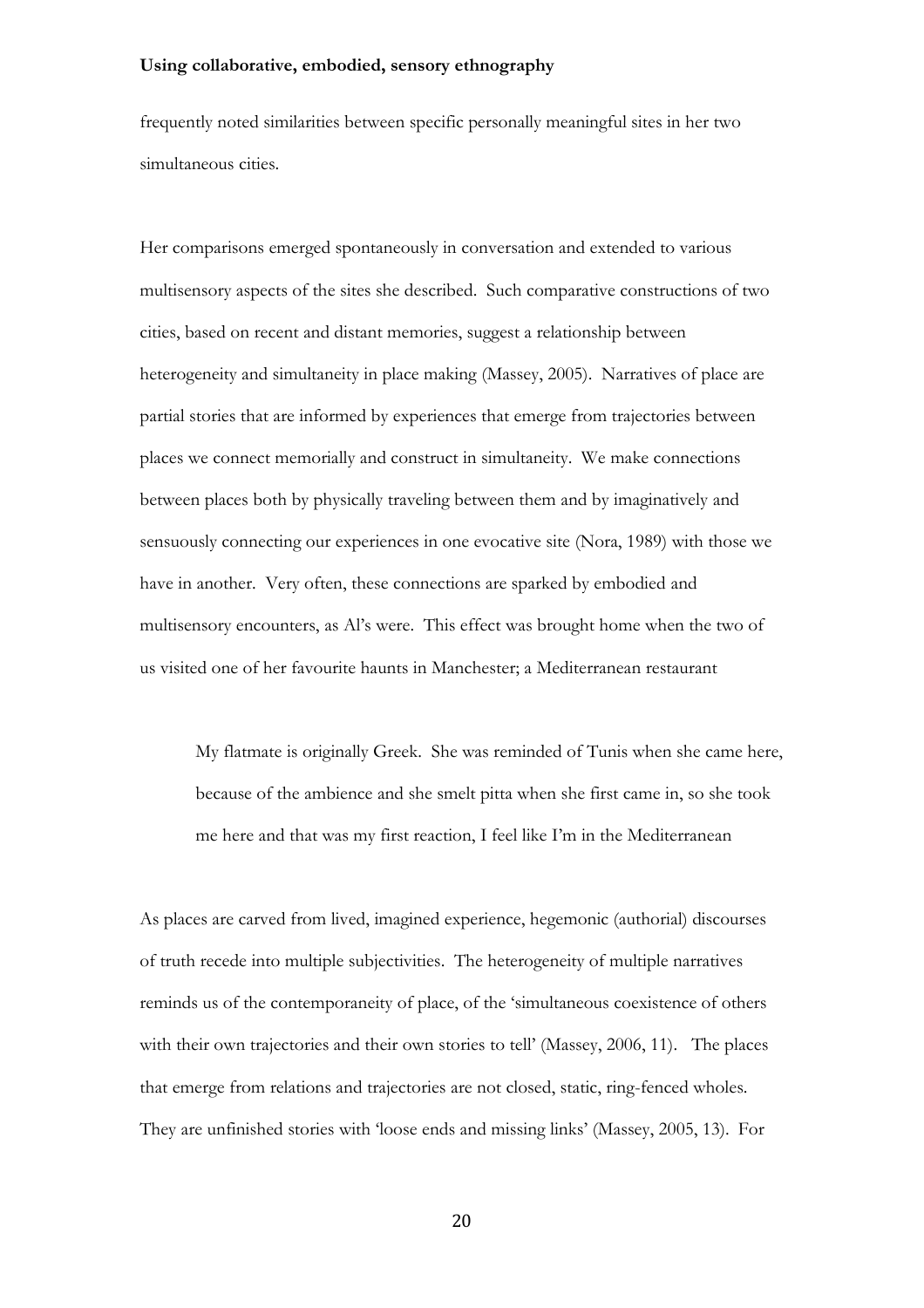Massey place making narratives are always heard in the presence of other stories, space is always a sphere of contemporaneous multiplicities.

Amid the cacophony of simultaneous places, space, no longer a linear, smooth surface, is reconfigured as a 'sphere of coexistence of a multiple of trajectories' (Massey, 2005, 63). Al's stories of personally meaningful sites connecting two places established a trajectory. They were told from the ground, replete with connections that were evoked by sensuous experience integrating ambulation, olfaction, sight and sound. At a retro clothes emporium in Manchester's Northern Quarter, Al enlists an array of senses, and her own embodied experience, to evoke the byzantine feel of a Tunisian souk

Pop Boutique, which is, for the lack of a better word, an eclectic vintage shop in Manchester in the Northern Quarter, reminds me of the market place in Tunis. It's called the souk. They sell lots of leather bags here. And there's a specific shop in the medina that this reminds me of. There's a guy who sells camel leather, like camel leather bags, and shleckers, slippers. And there's that musty smell of old, cured leather and you smell that when you walk down these stairs, and it just sort of takes you back in time

Al led the walks whilst I accompanied, listened, inhaled, ate, talked and recorded. We visited places, memories and unfinished stories from her lives past, present, near and far, in Manchester and Tunis. A fruit market, a Mediterranean Restaurant, a donut café and a clothes emporium formed the Mancunian itinerary we joined up on foot, stopping along the way as emplaced, embodied, sensuous memories from Tunis established intercity connections.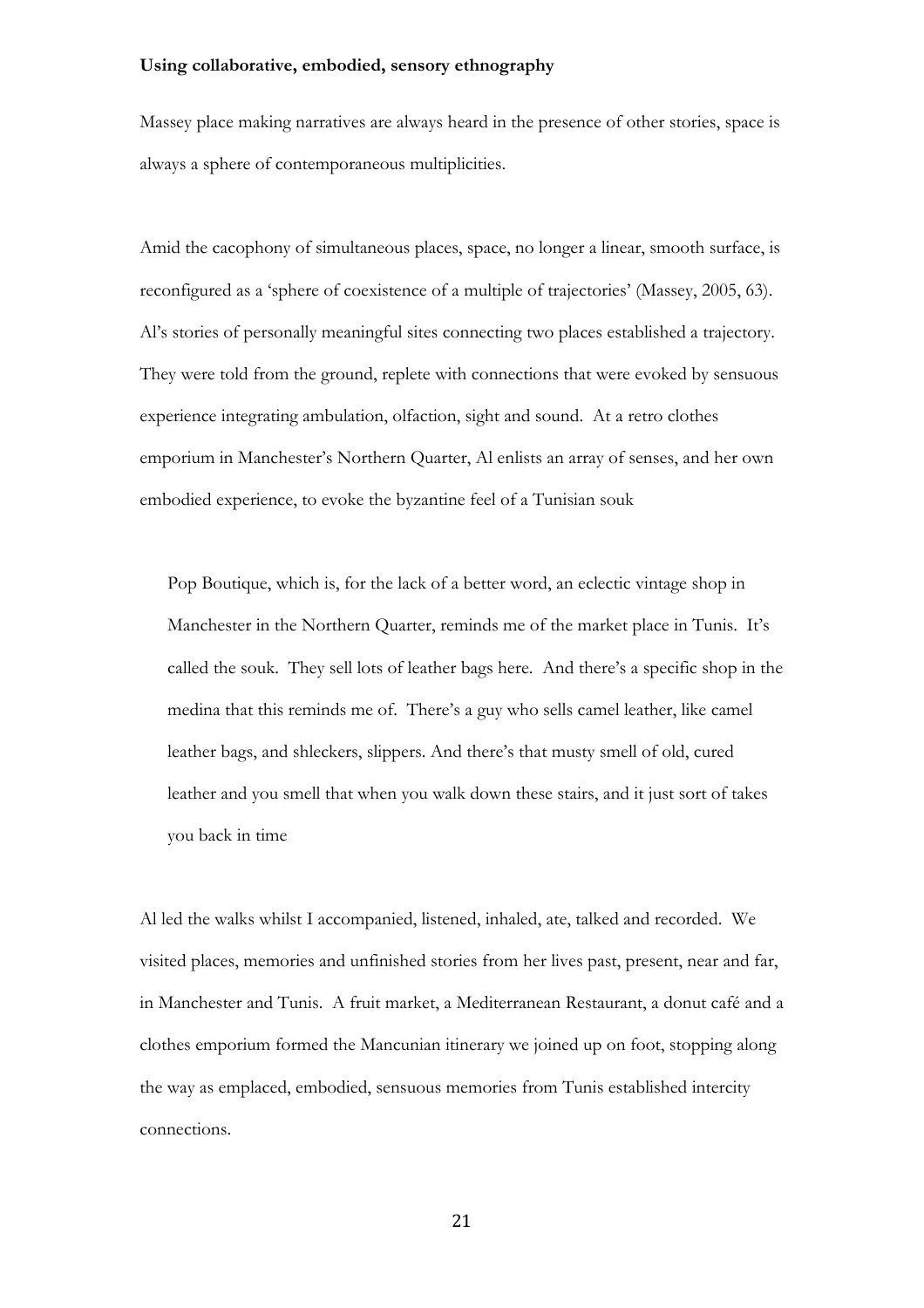The term gustemology refers to ways in which emplaced knowledge, memory and cultural epistemologies relate to the tastes and smells of food. So many of Al's evocations of Tunisian experience in Manchester, her drawing of sensory simultaneities, had food, it's production, its consumption, it's everyday tastes and smells, at its heart. Again and again, food related visual, gustatory, olfactory memory forged connections.

Presiding over the restaurant menu, Al explained

They have a dish here called boquerones, which is a Spanish dish, but I think it's originally Moorish, because in Tunis you have it too, it's, essentially anchovies and oil. So a lot of these places have shared foods. And shared ways of eating those foods. It's quite a communal thing, you don't order one for yourself, you order for the table

At the Donut café the thought of eating Tunisian pastries was evoked as a messy, embodied experience

They don't really have doughnuts in Tunis. They're quite thin, almost like the size of like the big pretzels you get sometimes. And they're covered in sugar like the British ones are. They're very greasy and there's so much sugar that you actually have to dust it off you and you're sort of like wiping your hands for the next half hour.

As we wandered, Al's sensory engagement with aspects of her environment relating to food and its preparation literally brought home much of the simultaneity that evoked her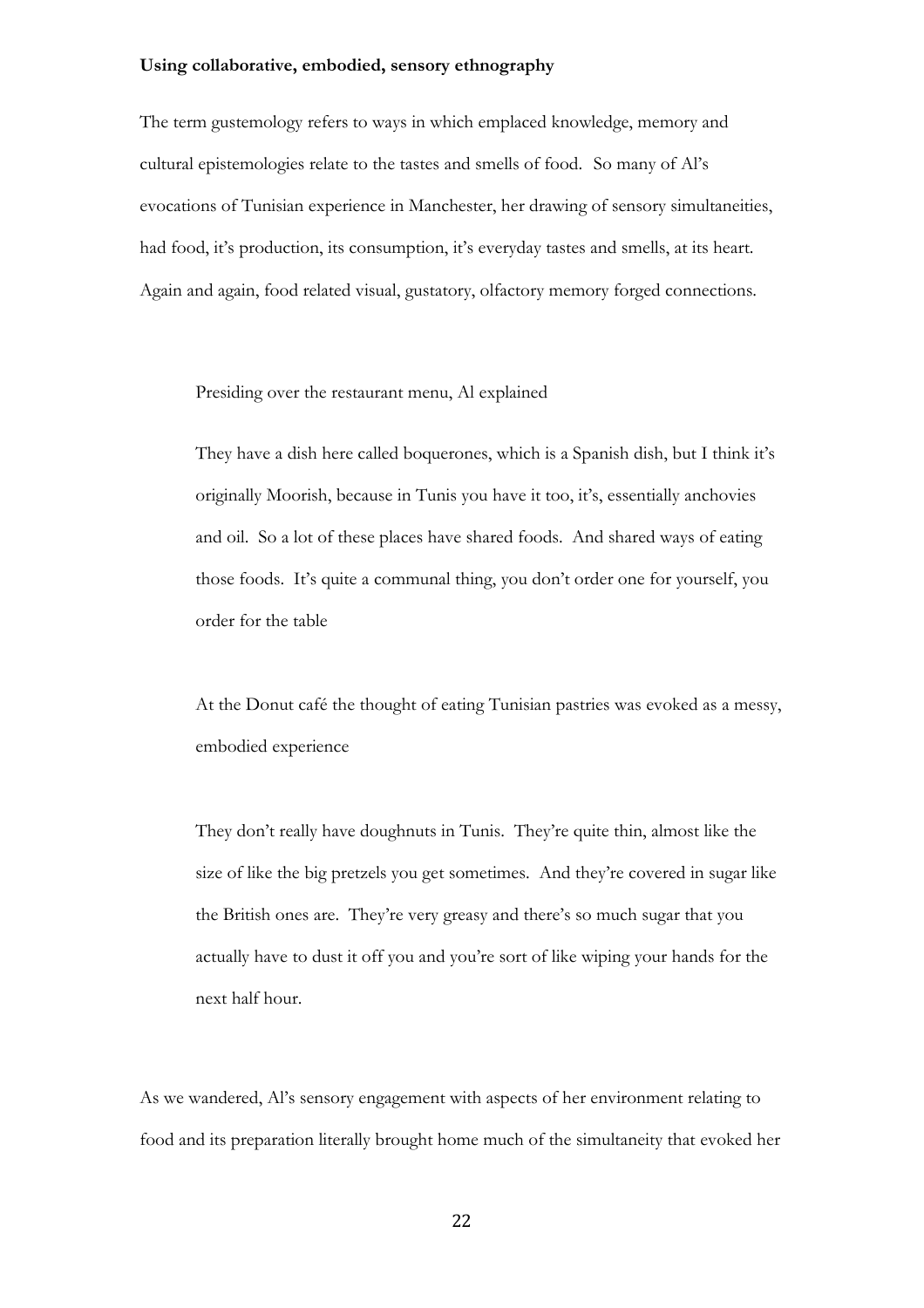previous home city of Tunis. Mancunian smells, tastes and sights of food prompted memories of Tunisia to surface again and again

At the fruit market connections were made between shopping habits, colours, fruits we could see - and those we couldn't

It's a bright yellow on the outside, like a saturated yellow. It's not as big as a watermelon, but it's much bigger than a British cantaloupe would be.

A restaurant menu provided food for thoughts about dishes that were served, plus some that weren't

The way they do the lamb, the skewered, marinated lamb, is quite similar to Tunis. They even have tagine here, which is sort of a Tunisian national dish. If it was written in French or Arabic it could almost be in Tunis

At the clothes emporium Tunisian olfaction hung in the air

There's that musty smell of old, cured leather and you smell that when you walk down these stairs, and it just sort of takes you back in time

In each example here, emplaced, embodied, sensuous memory is rendered active in the presence of the edible. This resonates with a recent surge in research into the sensory aspects of place, space, much of which has food as its centerpiece (Holtman, 2006, Pink, 2009).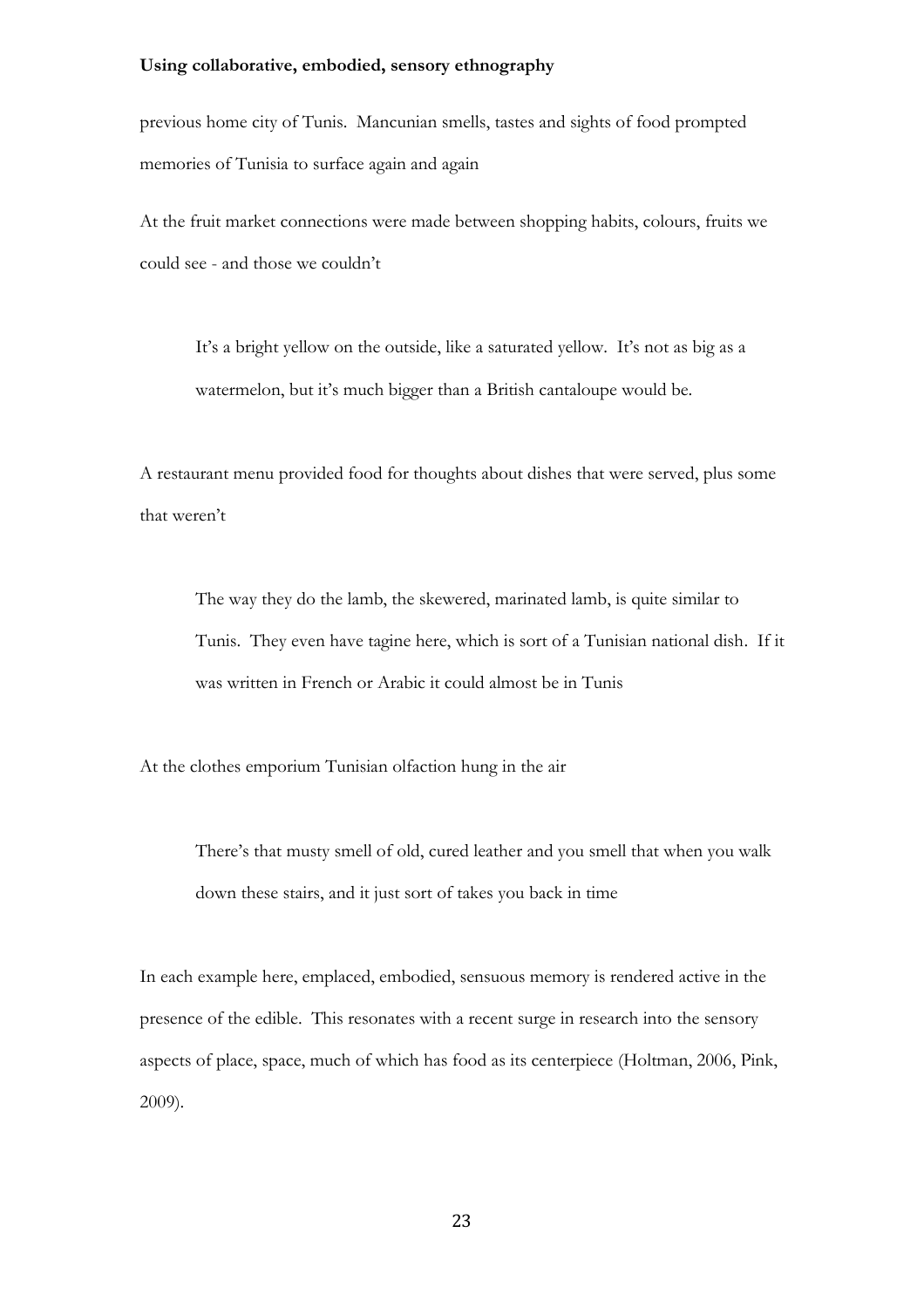Embodiment, sensuousness and mobility harmonise the local, distant, past and present in a process of place making that is characterised by simultaneity and that supersedes mere observational powers. The memory walk method recruits the past in a reimagining of the present through emplaced, embodied, multisensory engagement. The perceptual apprehension of places by movement through them and sensory engagement with them is well documented. The emplaced nature of walking and remembering illustrates the integration of embodiment, senses, cognition and environments. Memory is activated through embodied engagement with multisensory environments.

#### **3.4 Abbie and Tori: a reprioritization of the senses**

The fourth arrival story to be included here offers an opportunity to consider the importance of sound as an integral part of place making, especially where the visual sense is compromised. Walking with Abbie, who is from Barcelona, and her guide dog, Labrador Tori, offered me another opportunity to explore the development of emplaced knowledge as it is embodied through sensory and corporeal practice. During our walking interviews along one of Abbie's preferred Mancunian routes, walking as a threesome, a reprioritization of sensory awareness was afforded to me.

Abbie and Tori were introduced to one another at a training centre for guide dogs in Michigan, U.S., seven years ago. Since then they have lived together in Barcelona, in India (during two years volunteering with visually impaired children), and now in Manchester. Each re-location has brought a new set of walks, new routes and places to be learned together. They have developed a transformative working relationship that is forged on engaged, mobile, multi-sensory experience and relationality, and, perhaps above all, trust. In such trusting, working relationships both parties act with the other in mind, hoping for reciprocation, with no intention of curbing their autonomy. Animals in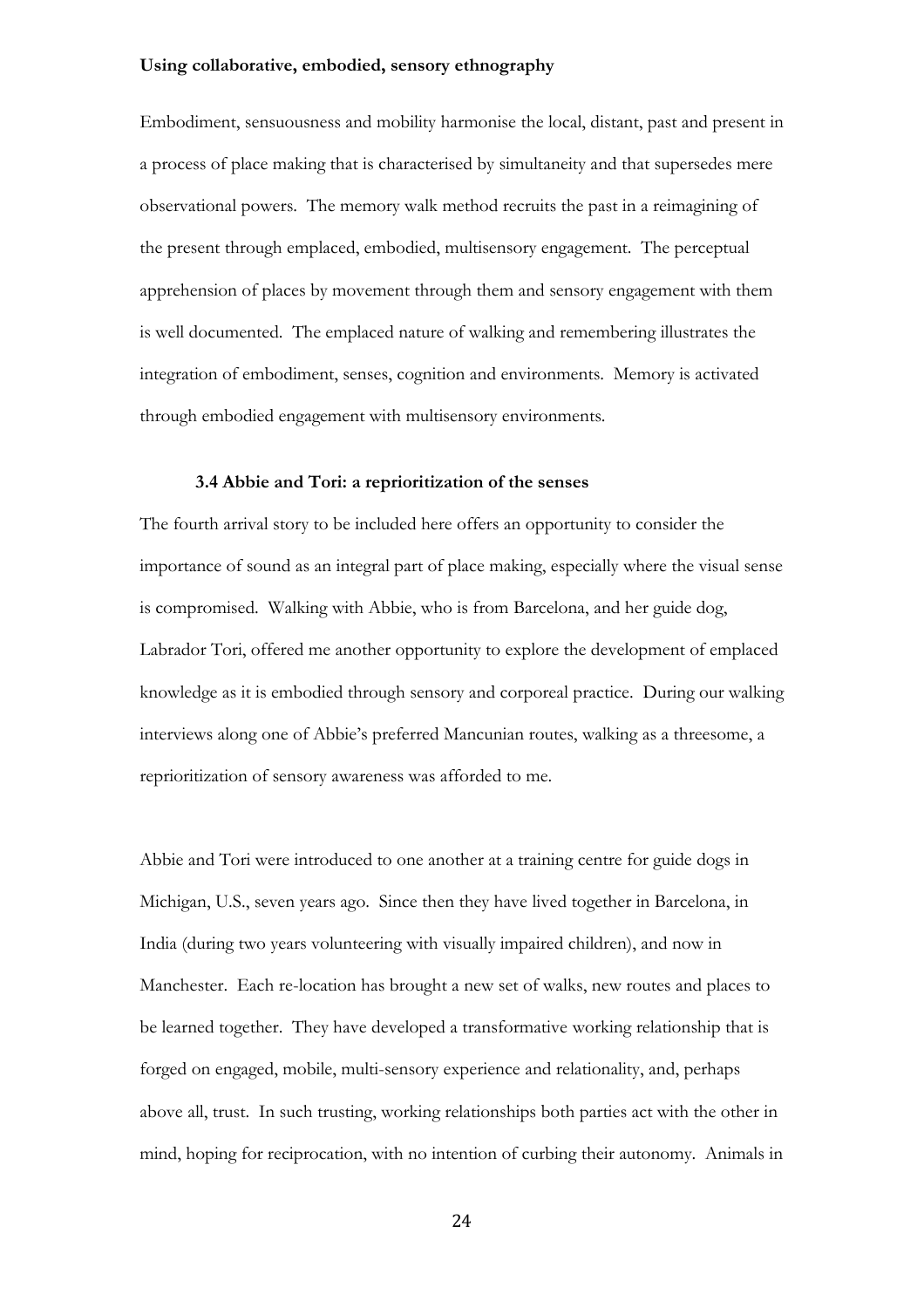trusting, companionable relationships do not act independently, but in relation with another. In return they are not dominated, but part of an ongoing mutuality. In working, trusting relationships, animal is empowered, human liberated, as Abbie explained here

She gave me all the freedom and it's because of her that I'm here, it's because of her that I moved out of my parents, everything

The level of trust that facilitates such autonomy depends upon developing knowledge of how the other will react, on sensitivity to tastes, moods and limits. Knowledge, not power, provides the means by which the world is opened up by the human-animal team. Accumulated knowledge and mutuality are written into the Abbie-Tori dog guide team. They know each other's limits

Abbie: You have to have rules and the dog has to know you Researcher: Because you're looking after her as well aren't you? Abbie: Of course yeah, you look after her, you have to make sure that she's fine Researcher: Is she demanding? Abbie: No Researcher: Is that because of the way that you've trained her? Abbie: Yeah, we adjust to each other so much. She knows when I need help I know when she needs help

Abbie and Tori walk as a six-legged assemblage for navigating and accruing emplaced knowledge. The practice of bringing one another into being and constituting places through mobile engagement is an ontological choreography (Haraway, 2003) that sees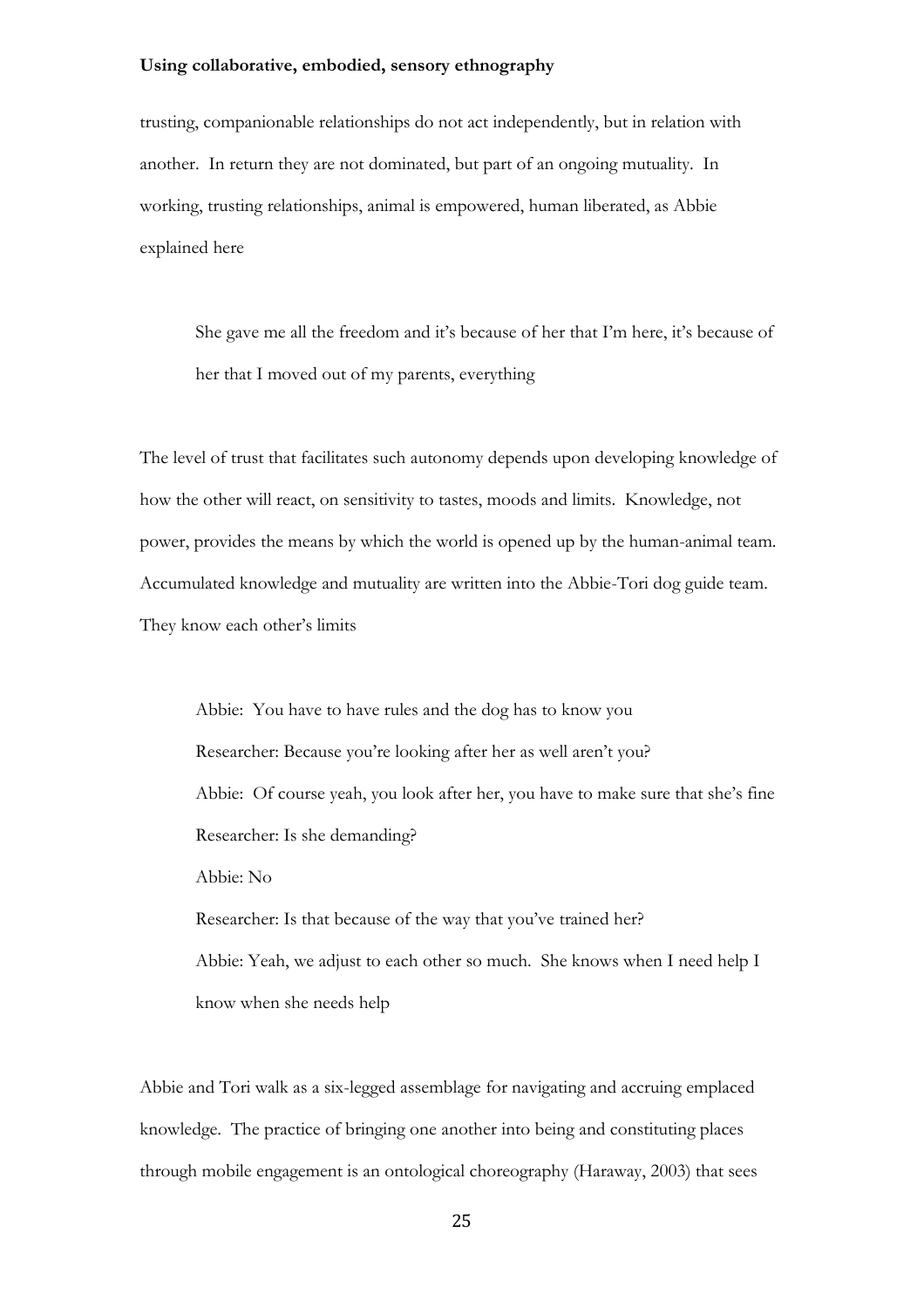people/animals/technologies hook up to define each other and conjure worlds they move through. When they walk through places, they construct them together.

For one who habitually walks alone, being enlisted into a three-in-one meant that the visually compromised nature of our threesome heralded an alternate sensory order of things. Walking with Abbie and Tori I experienced first-hand what has been stated by several authors; that the primacy of the visual sense is not a universal given (Lee, 2004).

For one afternoon in Manchester, this threesome walked the walk of the Umeda forest dwellers of Papua New Guinea, whose vision is a secondarily important sense; sound occupying the primary place in their sensory hierarchy (Howes, 2005). As in the case of the Umeda, so dependent on sound, smell and proprioception for navigation and sense making, the experience of Mancunian place making thrived on an alternate sensory hierarchy; a reprioritization of the senses.

At the steps of Manchester University, a novel underfoot sensation availed itself in the form of corrugated paving slabs:

Researcher: Do you know the Student's Union? Abbie: Yeah, I know because in front of the union there is the lines Researcher: Ah yeah, so why are those lines there? Abbie: To know that there are steps

Inside Abbie's former hall of residence the importance of a noisy wooden staircase was explained: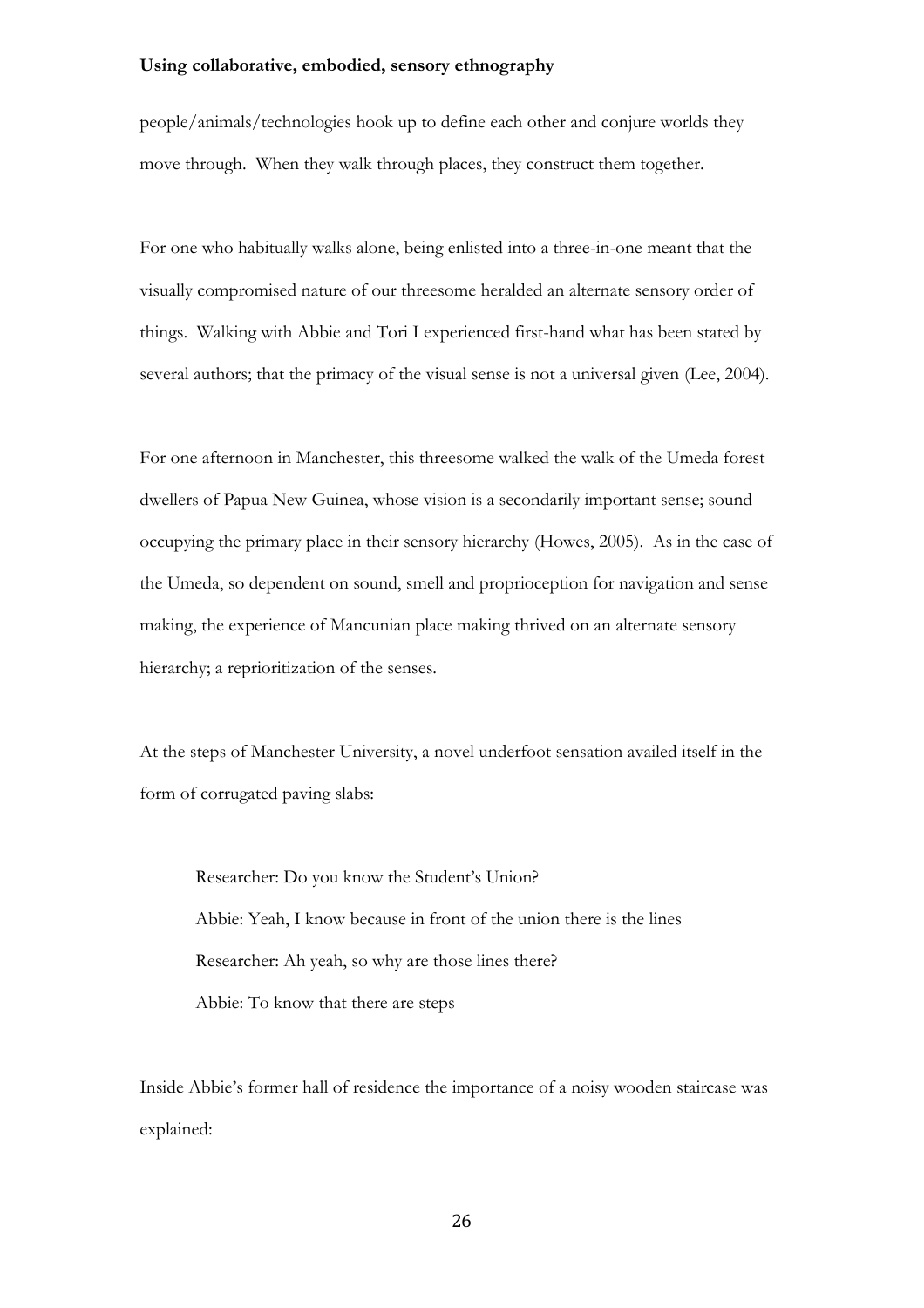I love the stairs in England because they're so noisy. I love to make as much noise as possible, especially going downstairs. In Spain we don't have this because it's really warm, so we have tiles

Outside a bakery, amid the smells of baked bread a mysterious rustling sound was explained:

Abbie: This is the Greggs, can you hear? Everybody loves this place, making this sound

Researcher: I guess it's because they put their food in a bag and by the time they get to the door they're making the rustling sound because they're starting to open the bag

Abbie: I do the same

At the traffic lights, by the small yellow box by the pedestrian crossing, I was afforded a revelatory tactile experience:

Abbie: Just touch here, down here. Touch it and wait

*Underneath the small yellow box at the pedestrian crossing is a small cone (out of sight) protruding* 

Researcher: The cone, oh yeah, what is it?

Abbie: Now wait, until it goes green

*The lights change, the traffic stops and the cone begins to revolve* 

Abbie: It's green right?

Researcher: Yeah, oh my god, how did you find out about that? Abbie: The guide dogs people told me. It's the best system ever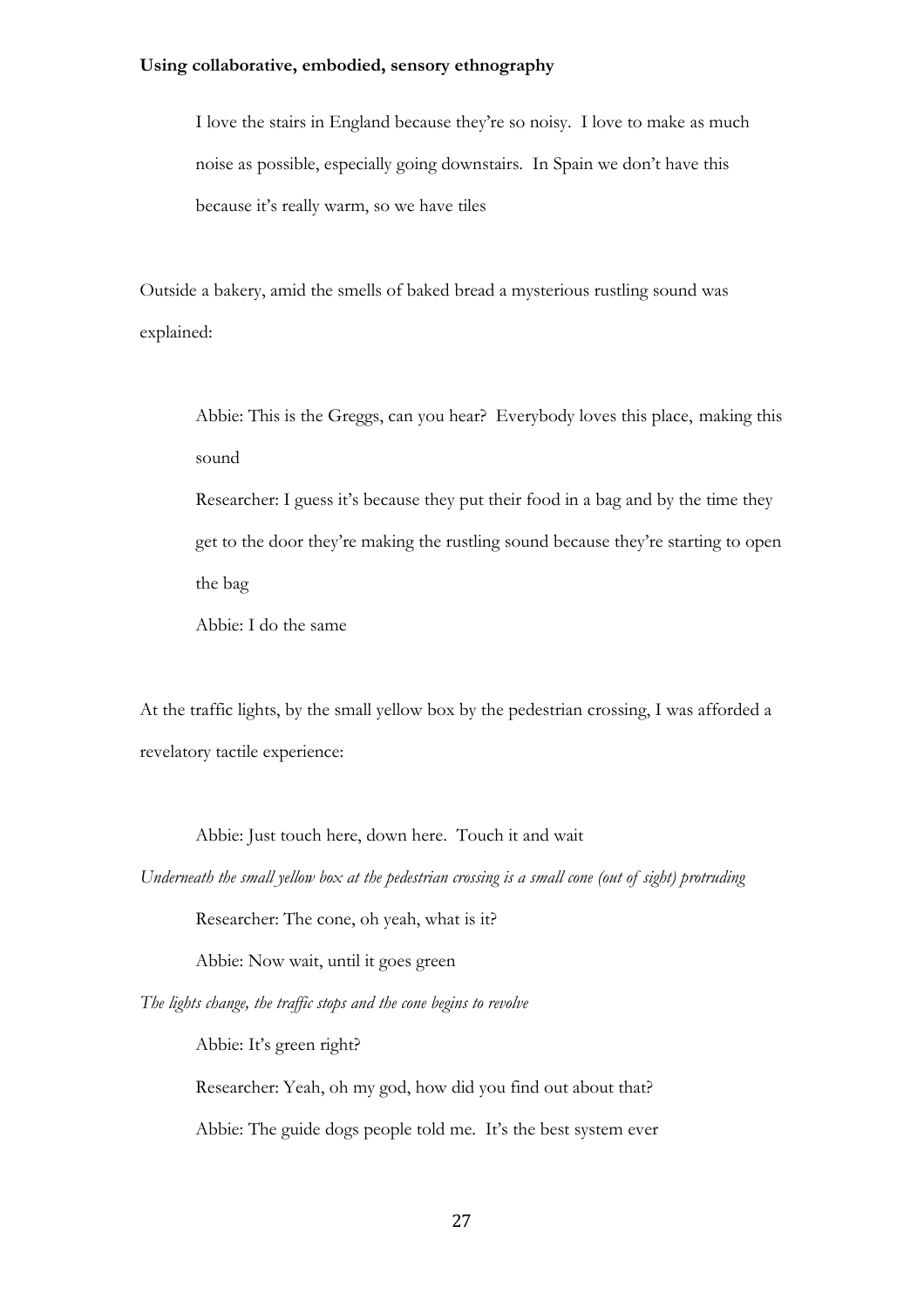Our walk afforded a reprioritization of the senses and a first-hand experience of intersubjectivity. Along the walk, time and time again, the multisensory, embodied nature of place making was demonstrated. This collaboration is a challenge to ocularcentric methods for researching place and space that have relied heavily on so-called participant observation, and have errantly placed vision atop the sensory hierarchy.

# **4. Reflections**

# **4.1 On using participatory, embodied, sensory ethnography**

The methods used during this project are diverse, rather than uniform. They have not been selected 'off the peg'. They emerged from, and were tailored from, the diverse forms of engagement that were favoured by my research participants. They were fashioned from, rather than applied to, practice in the research field.

Because of their origins in the sensory preferences, habits of mobility and expressive styles of my participants, the methods that emerged here were never going to be of a 'one size fits all' order. Rather, they were specific to the research question around which they crystallized. Nevertheless, as I hope to clarify in these closing paragraphs, during this project these participatory, embodied, sensory methods were held together in practical terms according to a small number of guiding principles. These few paragraphs offer some thoughts in regard to the defining characteristics of the assemblage of emergent methods that are gathered here under the umbrella term of participatory, embodied, sensory ethnography.

First, the senses themselves were treated as naturally entangled, rather than discrete, phenomena. Sensory ethnographic methods, by their nature, orient towards participants'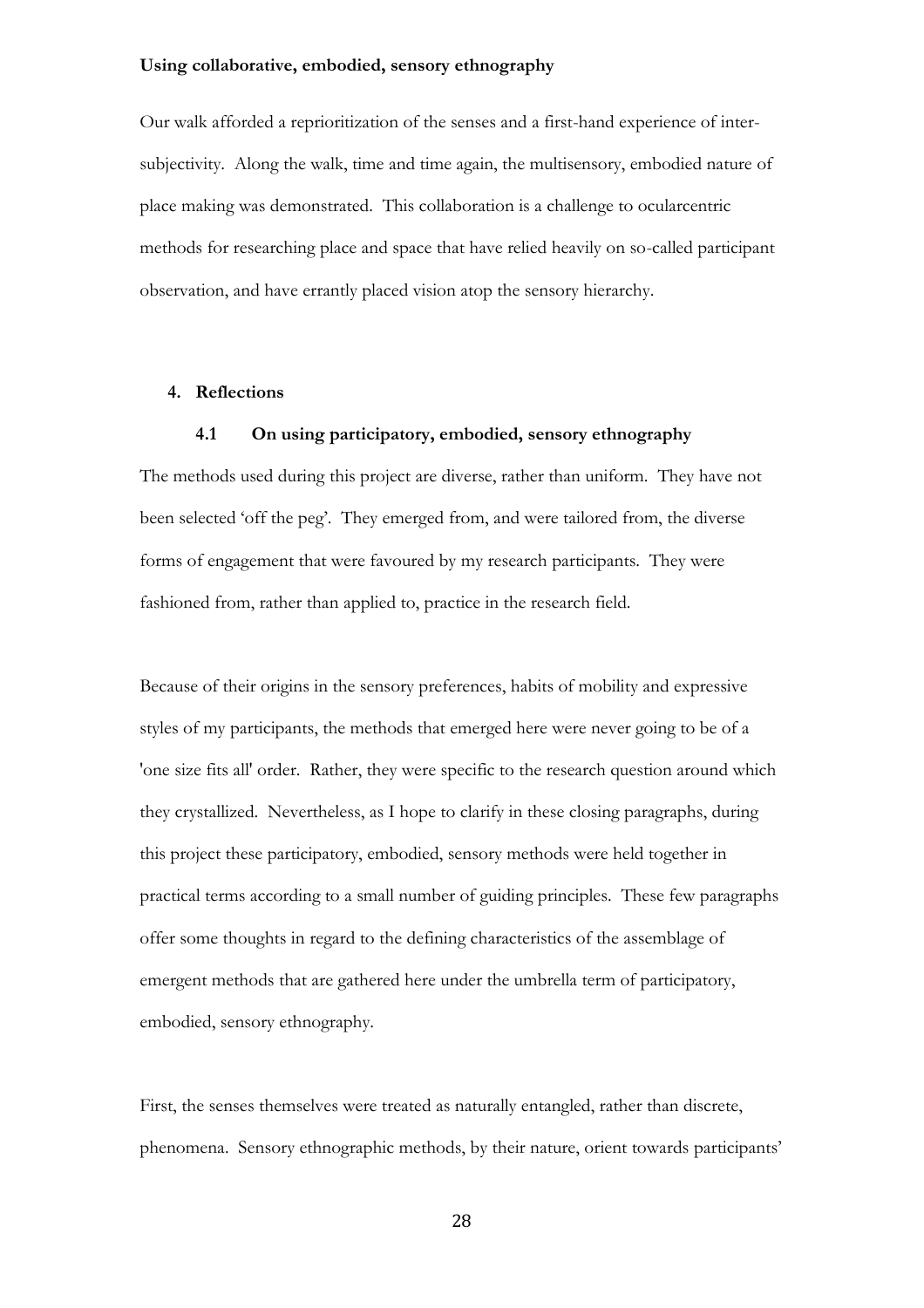sensory preferences. The work that emerges from encounters between researchers and participants draws upon the habitual modes of expression of those involved. Work with a picture maker is likely to yield images. Mixing with a musician is likely to produce sound. Yet we should not assume that preferences for a particular sensory mode are exclusive or discrete. As I found during this project, for example, for Ann filmmaking emerged as a corporeal practice that required an attuned ear and a willing body, as well as a keen eye for angles, frames and composition. Similarly, as Abbie demonstrated, a partially sighted place maker engages with body, ear and between bodies (for example with a canine companion) to engage with new places. For me, participatory, embodied, sensory ethnography eschews orientations towards the senses that essentialize participants as being primarily visual, auditory or embodied. Rather, sensory preferences are regarded as fluid and multiple, rather than static and singular.

Second, participatory, sensory, embodied ethnography pays attention to listening and following, rather than speaking and leading. The collaborations that emerged between myself, the ethnographer, and my participants for this project were fragile by nature, especially in its early stages. In the early stages, preliminary exchanges about how my participants might wish to engage, about what forms of work they might want to participate in, were not predicated on concrete examples or 'helpful' suggestions from me. Rather, a degree of ambiguity, vagueness, even awkward silence, provide fertile ground for the initiation of ideas in these nascent collaborative encounters. From these ambiguous moments, original ideas for routes towards knowledge, ideas for telling arrival stories, were allowed to emerge from the participant. For me it was important that the expressive essence of participatory sensory ethnography required participants to initiate the work based on their own expressive preferences and habitual modes of engagement with place, not on those of the researcher.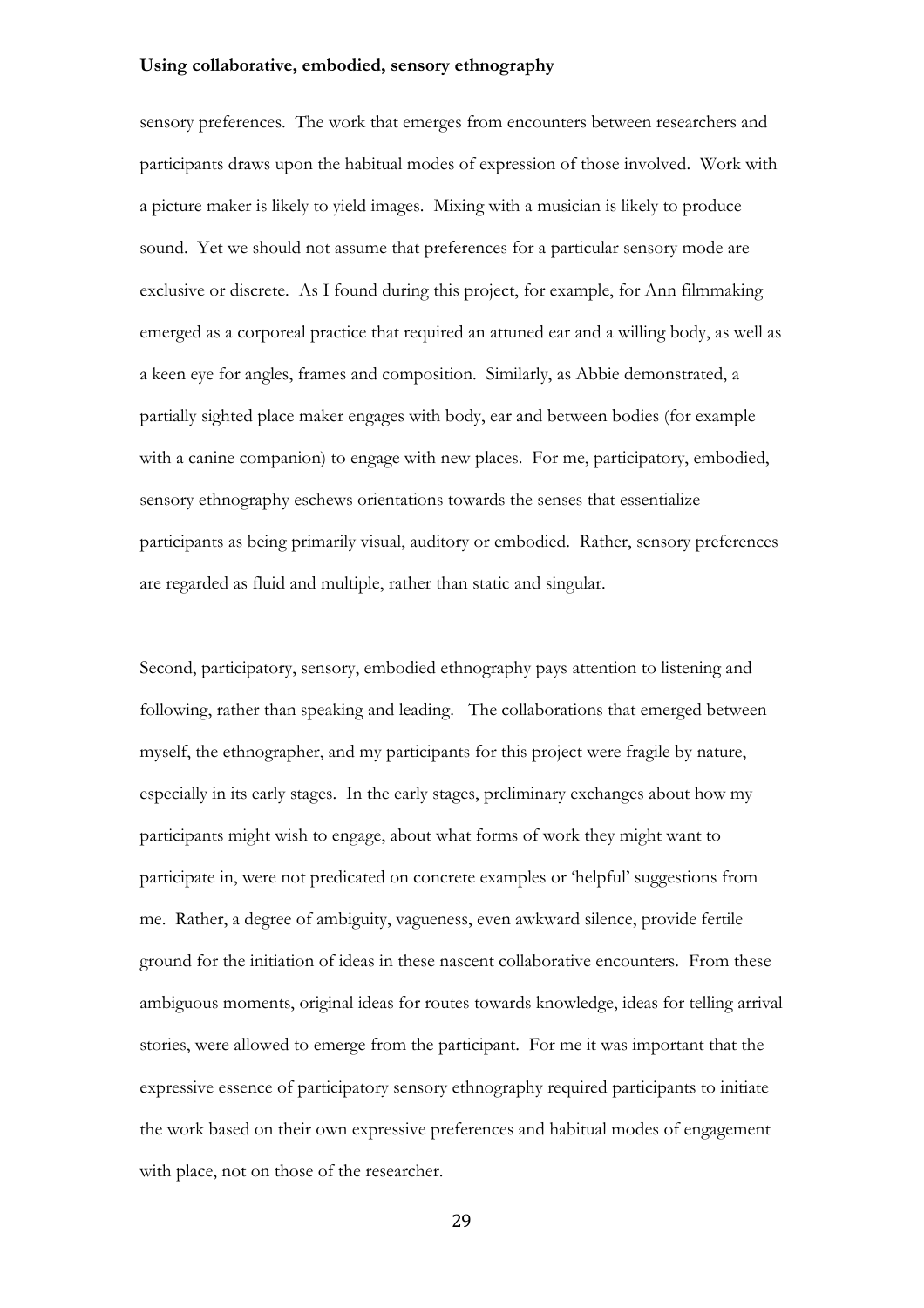Third, I am struck that participatory, embodied, sensory ethnography frequently results in the pursuit, on the part of the researcher, of unfamiliar embodied routes and practices. For me, abdicating responsibility for emergent place making projects carried with it the promise of unforeseen circumstances and unfamiliar embodied experience. The participatory, embodied, sensory ethnographer who expressly invites methods of engagement that are initiated by the other is committed to following him/her/them into the unfamiliar (if not the unknown). For example, during this project I was led into places (and place making practices) that required a reorientation of my own senses and extensions of my own habits. I came to listen, smell and feel my way around the city, along unfamiliar walking routes. Time and time again, I sampled tastes (donuts, harissa) and smells (leather, warm pitta) that I would not routinely seek out; I visited establishments (churches, fruit markets, retro clothes emporiums), traveled in ways (buses, walking) and shopped in places (*Greggs*) that would normally be beyond my habitual compass. Despite being a long time resident of the city of Manchester, I came to know it over again, on the shoulder and through the senses of my participants. As an embodied, sensory ethnographer I was obliged to construct knowledge and places through unfamiliar embodied practices that sometimes I did not relish. I was obliged to enter others' life-worlds in order to explore their diverse embodied constructions.

The preceding paragraphs are not meant as rules of engagement for other practitioners, but reflections on my own experience of establishing empathetic dialogues in participatory, sensory, embodied ethnographic practice. These reflections have emerged from the pursuit of walking routes and conversational trails that began in participants' corporeal experiences.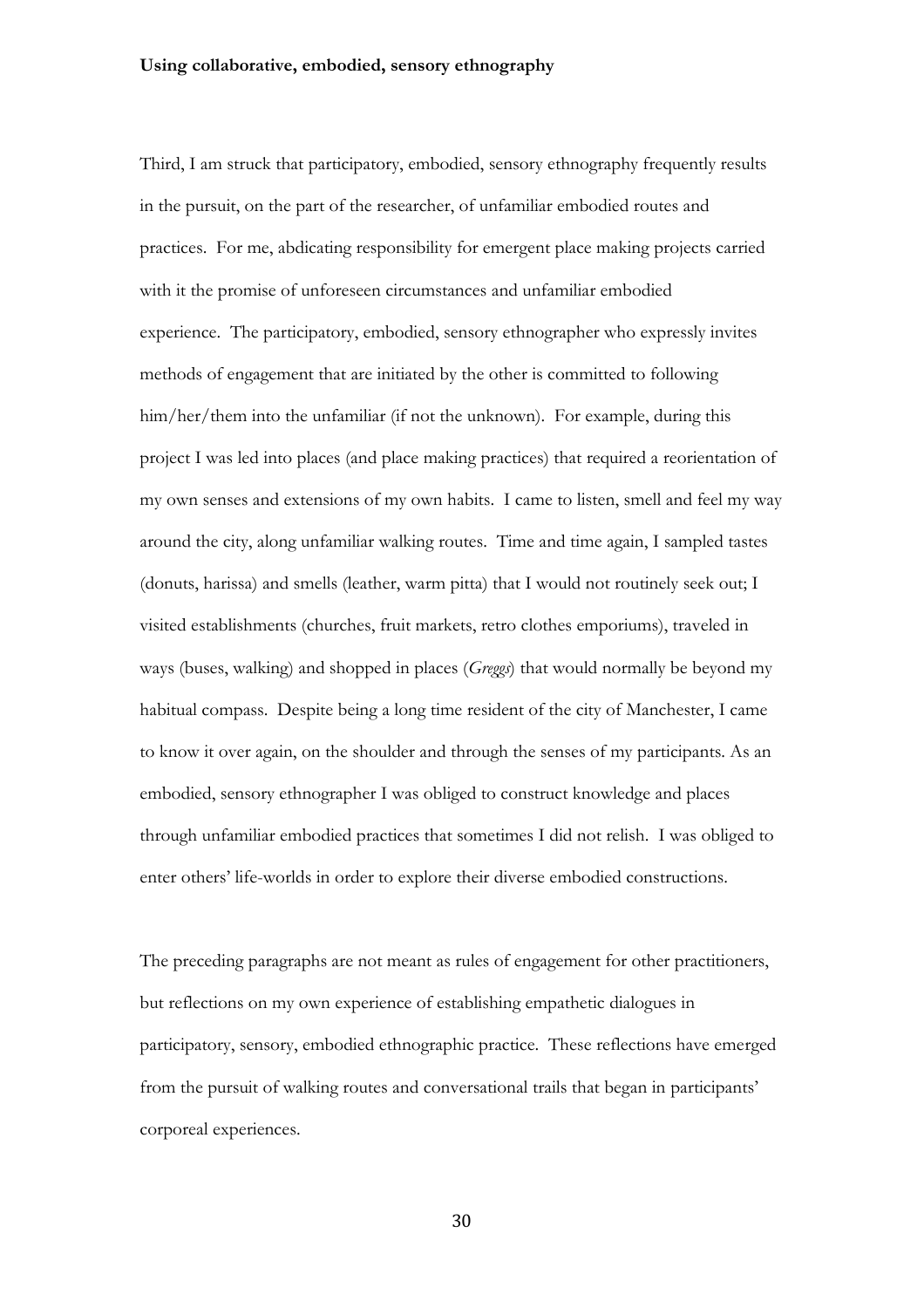## **4.2 On re-evaluating my own arrival story**

I set out to explore arrival experiences in newcomers to a city. After walking at the shoulders of my participants for twelve months, learning their routes, hearing their stories, I underwent a process of re-familiarization with a city I had lived in for twenty years. Re-familiarization, or should I say re-orientation, visited me in my home city as I trailed along on walks through unfamiliar sensory (such as listening more than looking) and ontological worlds (such as walking as a three). I am not the first ethnographer to undergo feelings of disorientation in the field. Bewilderment goes with the fieldwork territory. Ethnography is an expression of an overt desire to get lost and feel out of place (Sontag, 1994). Yet in choosing to walk the routes of others and experience my city through their senses, I willfully staged my own re-orientation in a city I thought I knew. I came to know it in unfamiliar ways. The new sensations and routes I encountered had me reevaluating my assumptions about the sensory landscape of the city.

This reminded me that travel is not a prerequisite for the discovery of ethnographic otherness. The ethnographic landscape has changed somewhat since the days of Claude Levi-Strauss, E. E. Evans-Pritchard and Margaret Mead. There is no longer any need to up sticks in search of otherness. The search for diverse experience and otherness can, as Hartman (2007) points out, lead the contemporary ethnographer to the streets of his/her own city. During twelve months of rediscovering Salford-Manchester I repeatedly found myself arriving in an unfamiliar city.

## **4.3 Concluding**

The research presented here has been deployed to illustrate the use of a participatory, embodied, sensory method in place-making research. The use of this method enabled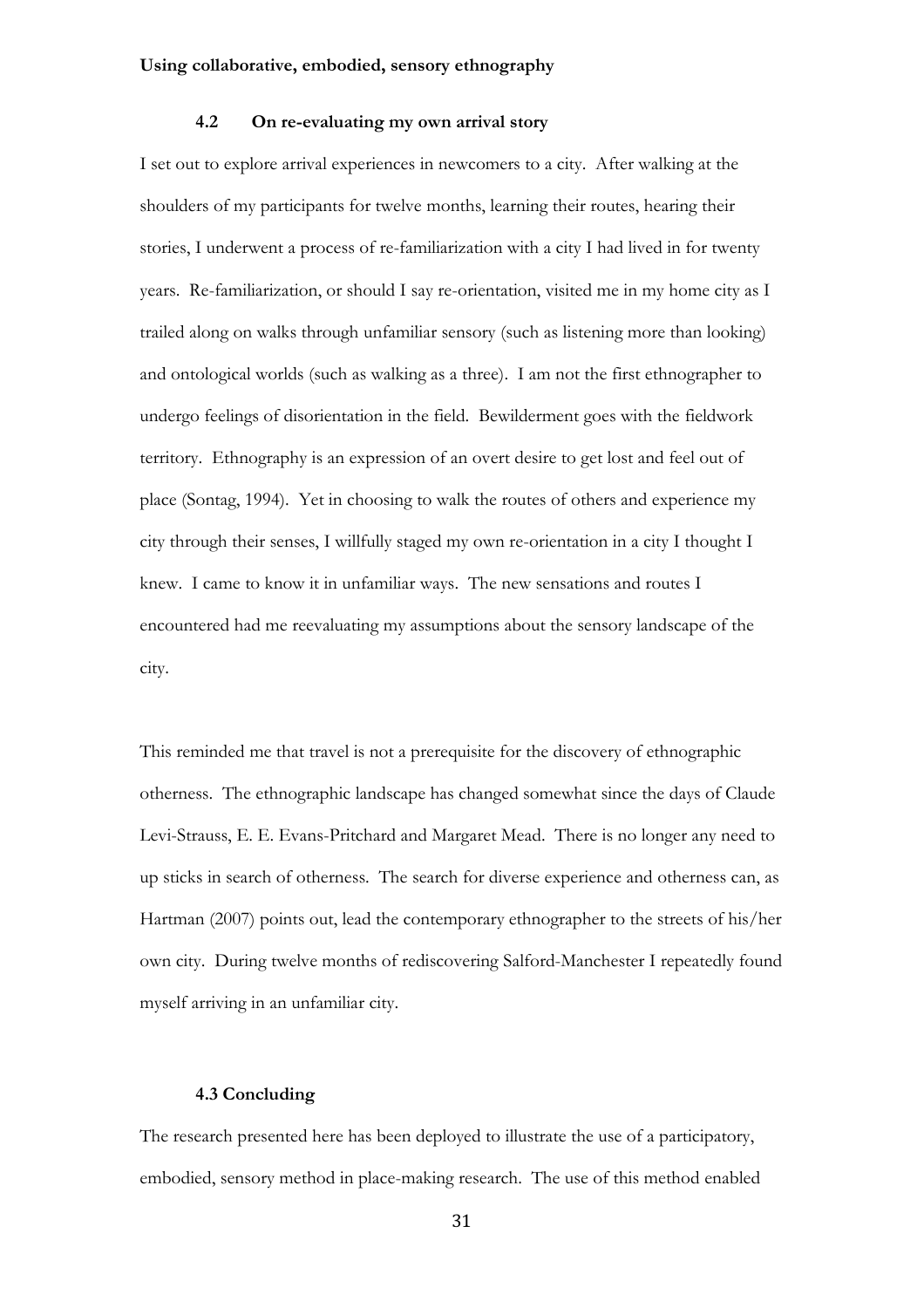me to gather insights about novel means of constructing a city through routine engagement in the place making narratives of five (including one canine) international new arrivals to Manchester.

For Tala, the embodied, sensory method showed how meaning was bestowed upon a city through routine ambulation (Dewsbury and Bissell, 2015) that was facilitated by a community of practice or support network (Wenger, 1998). For Ann, emplaced meaning accrued by dint of an ostensibly visual method (filmmaking) that was demonstrably both strenuously corporeal and multisensory. For Al, routes between two contemporaneous cities were built from olfactory and gustatory associations. For Abbie and Tori, the construction of Manchester evidenced a prioritization of the senses that questioned the primacy of vision in the sensorium. In each of these stories of place, knowledge is generated from embodied, sensory choices made by participants. The epistemology from which Manchester and Salford emerged during these arrival stories was itself arrived at through strenuous, persistent engagement with participants who led me to a new understanding of my own city.

#### **References**

Adams, Mags and Bruce, Neil. 2008. "Soundwalking as a methodology for understanding soundscapes" *Proceedings of the Institute of Acoustics* 30(20): 552-8 Banks, Marcus. 2001. *Visual methods in social research*. London: Sage. Barker, John. 2009. "Driven to distraction: Children's experiences of cars" *Mobilities*  4 (1): 59-7

Bassett, Keith. 2004. "Walking as an aesthetic practice and a critical tool: Some psychogeographic experiments". *Journal of Geography in Higher Education*, 28(3), 397– 410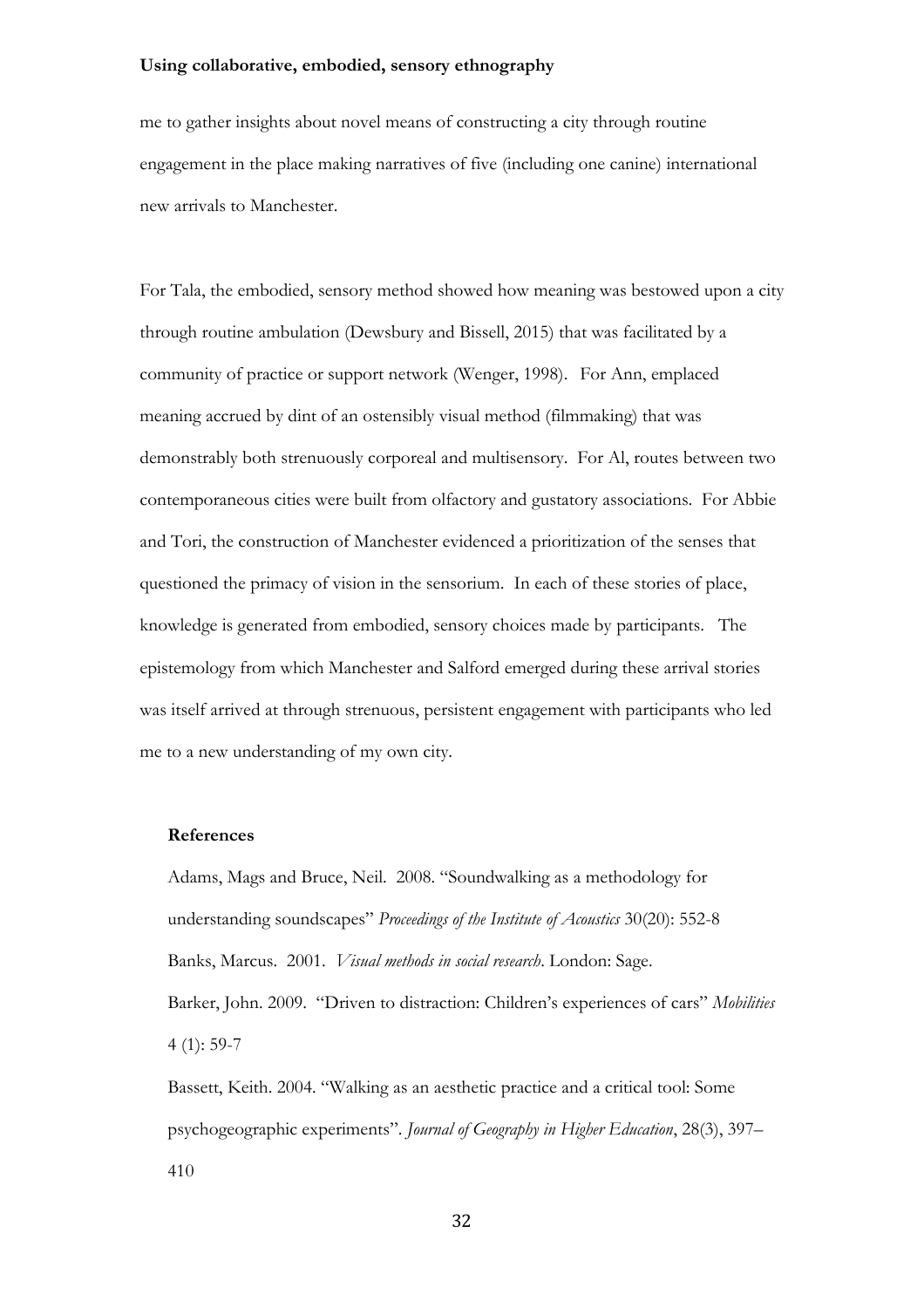Bissell, David. 2015. "Virtual infrastructures of habit: the changing intensities of habit through gracefulness, restlessness and clumsiness." *Cultural Geographies*, 22(1): 127-146

Bougainville, Louis. 1767). *A Voyage Around the World.* London: Nourse Buckingham, Susan and Degen, Monica. 2008. "Sensing our way: using yoga as a research method" *Senses and Society* 7(3): 329-344

Butler, Toby. 2006. "A walk of art: the potential of the sound walk as a practice in cultural geography." *Social & Cultural Geography* 7(6): 889-908

Certeau, Michel. De. 1984. *The Practice of Everyday Life,* Berkeley, California: UCP

Chawla, Devika (2008). Poetic Arrivals and Departures: Bodying the Ethnographic Field in Verse, *Forum Qualitative Sozialforschung / Forum: Qualitative Social Research*, *9*(2)

Clifford, James and Marcus, George. 2010. *Writing Culture: The Poetics and Politics of Ethnography.* London: University of California Press.

- Coffey, Amanda. 1999. *The Ethnographic Self, Fieldwork and representation of identity*  London: Sage
- Cresswell, Tim. 2004. *Place*. London: Routledge.

Cresswell, Tim. 2006. *On the Move*. London: Routledge.

Debord, Guy. 1977. *The Society of the Spectacle*. Detroit: Black and Red.

Dewsbury, John and Bissell, David. 2005. "Habit geographies: the perilous zones in the life of the individual." *Cultural Geographies*, 22(1):.21-28 Deleuze, Gilles. 2002. *Bergsonianism.* New York: Zone. Downey, Greg. 2005. *Learning Capoeira.* Oxford: OUP, 2005.

Edensor, Tim. 2010. "Walking in Rhythms: Place, Regulation, Style and the Flow of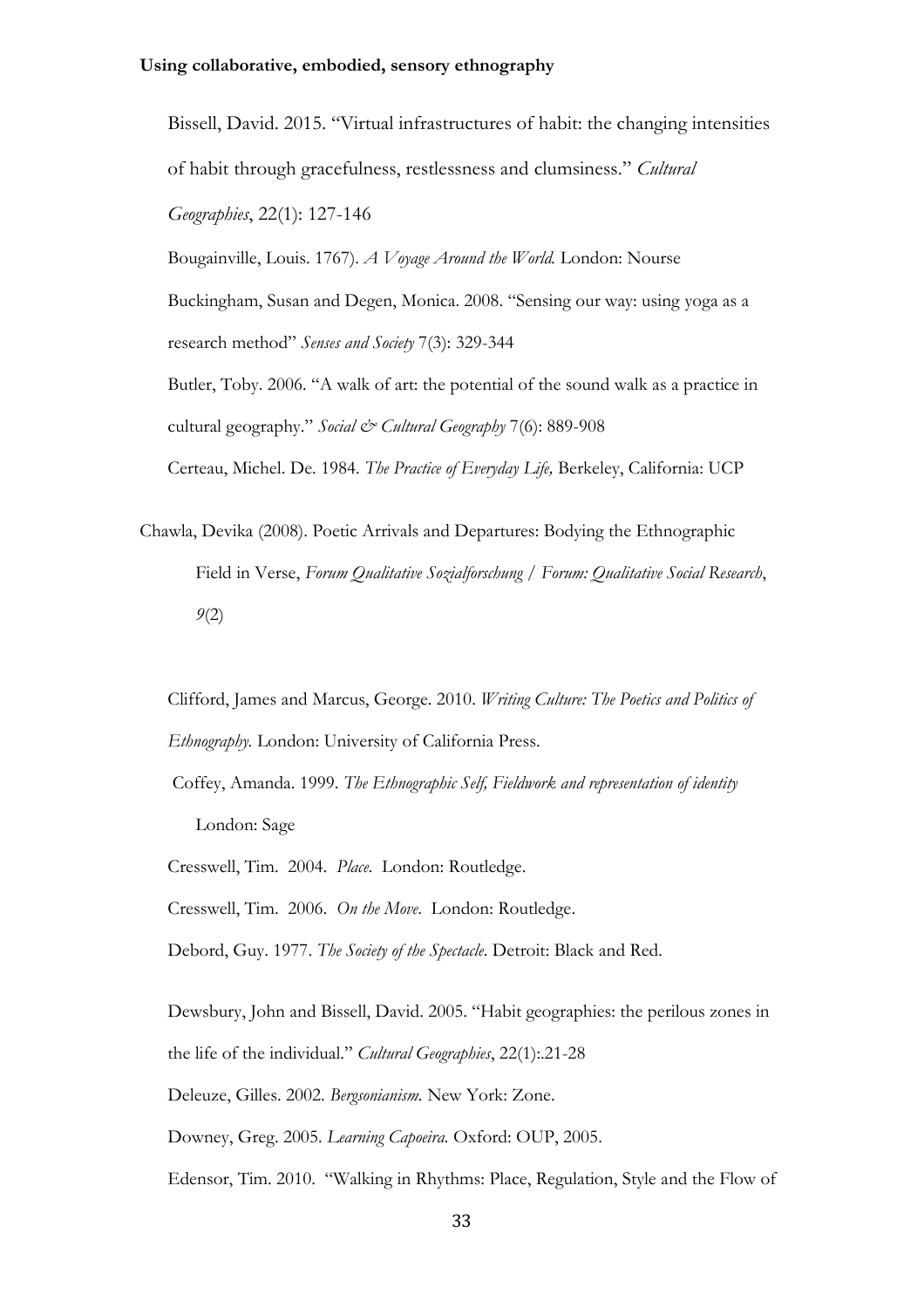Experience." *Visual Studies.* 24 (1): 69-78

Edvardsson, David and Street, Annette. 2007. "Sense or no sense: the nurse as embodied ethnographer." *International Journal of Nursing Practice.* 13: 24-32 Evans-Pritchard, Edward Evan. 1940. *The Nuer: A Description of the Modes of Livelihood and Political Institutions of a Nilotic People* Oxford: Clarendon Press.

Fincher, Ruth. 2011. "Cosmopolitan or ethnically identified selves? Institutional expectations and the negotiated identities of international students." *Social & Cultural Geography*. 12 (8): 905-927.

Firth, Raymond. 1936. *We, the Tikopia: A Sociological Study of Kinship in Primitive* 

*Polynesia.* New York: American Book Co

Gell, Alfred. 1985. "How to Read a Map" *Man* (20): .271-86

Grasseni, Cristina. 2007. *Skilled Visions.* Oxford: Berghahn.

Geertz, Clifford. *The Interpretation of Cultures.* New York: Basic, 1973.

Hall, Tom. 2009 "Footwork: Moving and Knowing in Local Space(s)." *Qualitative Research.* 9 (5) 2009: 571-585.

Harris, Mark. 2007. *Ways of Knowing,* Oxford: Berghahn.

 Hartman, Tod. 2007. "Beyond Sontag as a reader of Lévi-Strauss: 'anthropologist as hero." *Anthropology Matters*. 9 (1):1-11

Hawkins, Harriet. 2013 "[Geography and Art, An Expanding Field: Site, the Body](http://pure.rhul.ac.uk/portal/en/publications/geography-and-art-an-expanding-field-site-the-body-and-practice(43108678-6ca4-4251-a0d5-36d836098e86).html)  [and Practice](http://pure.rhul.ac.uk/portal/en/publications/geography-and-art-an-expanding-field-site-the-body-and-practice(43108678-6ca4-4251-a0d5-36d836098e86).html)." *Progress in Human Geography* 37(1): 52-71

 Haraway, D. (2003), *The Companion Species Manifesto,* Chicago: Prickly Paradigm Henley, Paul. 2009. *The Adventure of the Real: Jean Rouch and the Craft of Ethnographic Cinema*. Chicago: University of Chicago Press.

Holton, Mark and Riley, Mark. 2014. "Talking on the move: place-based interviewing with undergraduate students". *Area*. 46 [\(1\), 5](http://onlinelibrary.wiley.com/doi/10.1111/area.2014.46.issue-1/issuetoc)9–65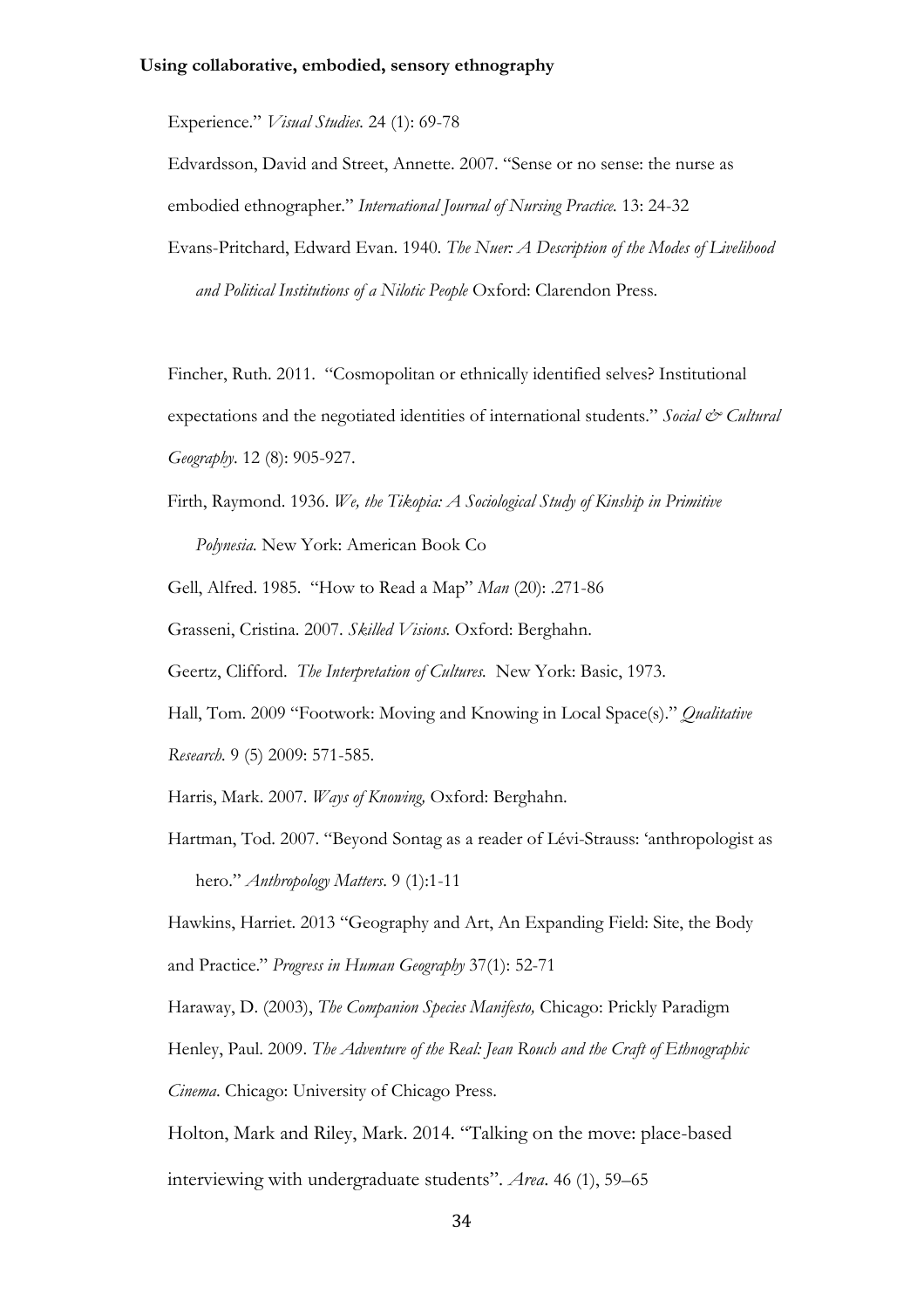Holtzman, Jon. 2006. "Food and Memory", *Annual Review of Anthropology,* 35: 361-378 Howes, David. 2005. *Empire of the Senses.* Oxford: Berg. Hyde, Katherine. 2005. "Portraits and Collaborators: a reflection on the work of Wendy Ewald". *Visual Studies.* 20(2): 172-190 Ingold, Tim. 2000. *The Perception of the Environment.* London: Routledge Ingold, Tim and Lee Vergunst, Jo. 2008. *Ways of Walking.* London: Ashgate. Latham Alan. 2003. "Research, performance, and doing human geography: some reflections on the diary-photograph, diary-interview method." *Environment and Planning* A 35(11): 1993-2017

Lash, Scott. 2006. "Life (Vitalism)." *Theory, Culture & Society.* 23(2-3): 323-429

Lave, Jean and Wenger, Etienne. 1991. *Situated Learning.* Cambridge: CUP.

Legat, Alice. 2008. "Walking stories, leaving footprints". In Ingold, T. & Lee

Vergunst, J, (2008) *Ways of Walking,* London: Ashgate

Lee, Jo. 2004. "Culture from the ground: walking, movement and place making".

Paper at *Association of Social Anthropologists Conference*, Durham, 2004

Lefebvre, Henri. 1991. *The Production of Space,* London: Wiley

MacDougall, David. 2006. *The Corporeal Image: Film, Ethnography and The Senses.* 

Princeton: Princeton University Press.

Malinowski, Bronislkaw. 1961. *Argonauts of the Western Pacific.* New York: Dutton.

Massey, Doreen. 2006. *For Space.* London: Sage

Merleau-Ponty, Maurice. 1963. *In Praise of Philosophy*. Evanston: Northwestern University Press

Moles, Kate. 2007. "A walk in the third space". *Sociological Research Online.* 13(4): 2-4 Narayan, Kirin. 1993. "How native is a native anthropologist?". *American Anthropologist.* 9(3): 671-686

Nora, Pierre. 1989. "Between Memory and History: Les Lieux de Mémoire".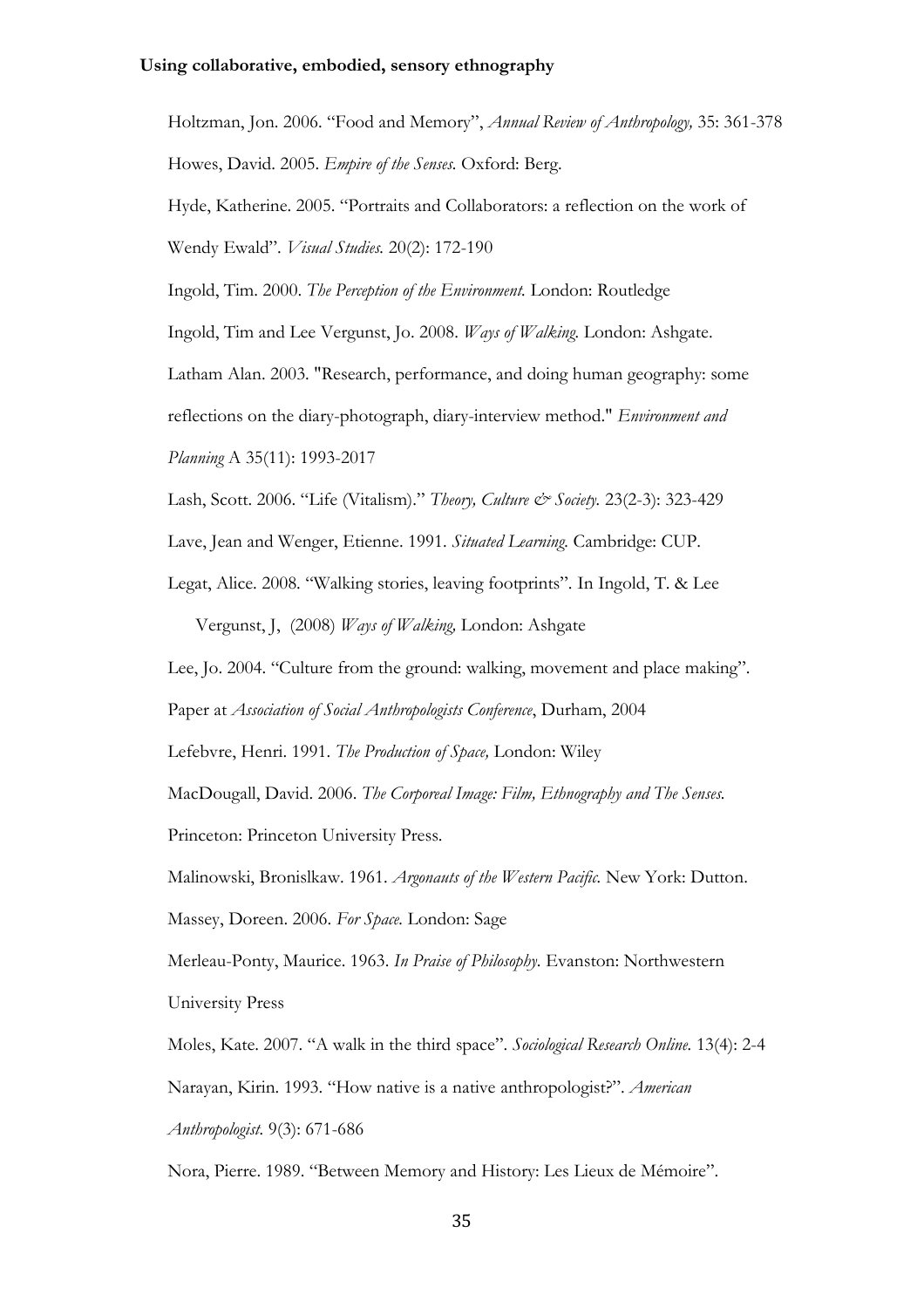*Representations* 26: 7‐24.

Okely, Judith. 1996. *Own or Other Culture.* London: Routledge. Perivolaris, John. *Migrados,* available at [www.johnperivolarisimages.com](http://www.johnperivolarisimages.com/) (accessed on 17/1/2113)

Pink, Sarah. 2007. *Doing Visual Ethnography*. London: Sage.

Pink, Sarah. 2009. *Doing Sensory Ethnography.* London: Sage.

Pink, Sarah. 2012. *Situating Everyday Life: Practices and Places.* London: Sage

Pratt, Mary. 2010. "Fieldwork in Common Places", in *Writing Culture*, edited by James Clifford and George Marcus, 127-141, California: University of California Press. Poudrier. Jennifer, Mac-Lean, Roanne Thomas. (2009). "We've fallen through the cracks: Aboriginal women's experiences wit breast cancer through photovoice."

*Nursing Inquiry, 16* (4), 306-317.

Relph, Edward. 1976. *Place and Placelessness.* London: Pion.

Rhys-Taylor, Alex. 2010. "Coming to our senses: a multi-sensory ethnography of class and multiculture in East London". Doctoral thesis, Goldsmiths, University of London

Seamon, David. 1993. *Dwelling, Seeing and Designing.* New York: NYSU Press. Spinney, Justin. 2007. "Cycling the city: non-place and the sensory construction of meaning in a mobile practice", in *Cycling & Society*, edited by Dave Horton, Paul Stedman Richard. 2004. "A picture and 1000 words: using resident-employed photography to understand attachment to high amenity places". *Journal of Leisure Research.* 36 (4*)*: 580-606

Rice, Tom. 2005. "Getting a sense of listening". *Critique of Anthropology.* 25(2)199-206